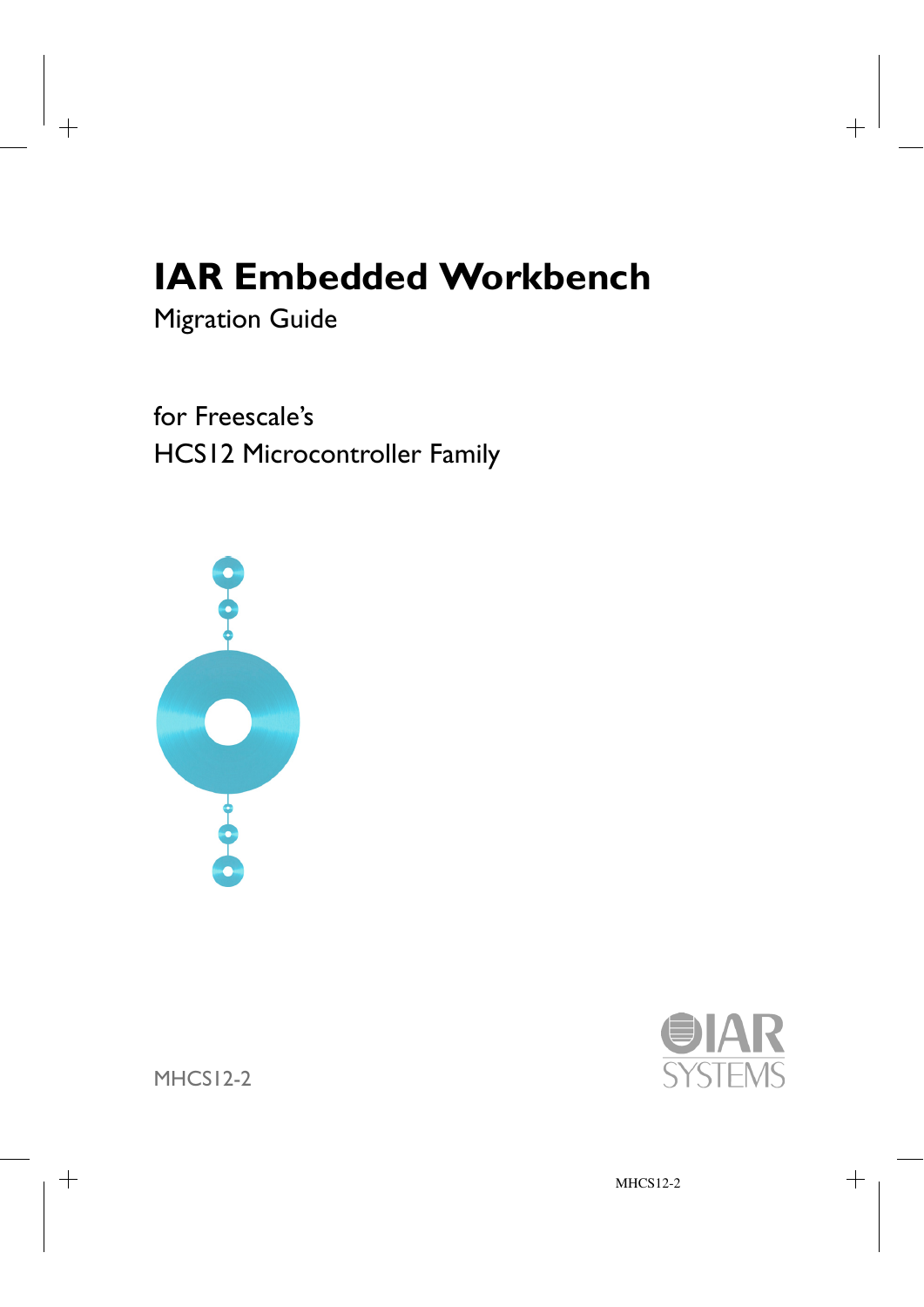### **COPYRIGHT NOTICE**

Copyright © 1997–2010 IAR Systems AB.

No part of this document may be reproduced without the prior written consent of IAR Systems AB. The software described in this document is furnished under a license and may only be used or copied in accordance with the terms of such a license.

### **DISCLAIMER**

The information in this document is subject to change without notice and does not represent a commitment on any part of IAR Systems. While the information contained herein is assumed to be accurate, IAR Systems assumes no responsibility for any errors or omissions.

In no event shall IAR Systems, its employees, its contractors, or the authors of this document be liable for special, direct, indirect, or consequential damage, losses, costs, charges, claims, demands, claim for lost profits, fees, or expenses of any nature or kind.

### **TRADEMARKS**

IAR Systems, IAR Embedded Workbench, C-SPY, visualSTATE, From Idea To Target, IAR KickStart Kit, IAR PowerPac, IAR YellowSuite, IAR Advanced Development Kit, IAR, and the IAR Systems logotype are trademarks or registered trademarks owned by IAR Systems AB. J-Link is a trademark licensed to IAR Systems AB.

Microsoft and Windows are registered trademarks of Microsoft Corporation.

Freescale is a registered trademark of Freescale Inc.

All other product names are trademarks or registered trademarks of their respective owners.

### **EDITION NOTICE**

Second edition: February 2010

Part number: MHCS12-2

This guide applies to version 3.x of IAR Embedded Workbench® for HCS12.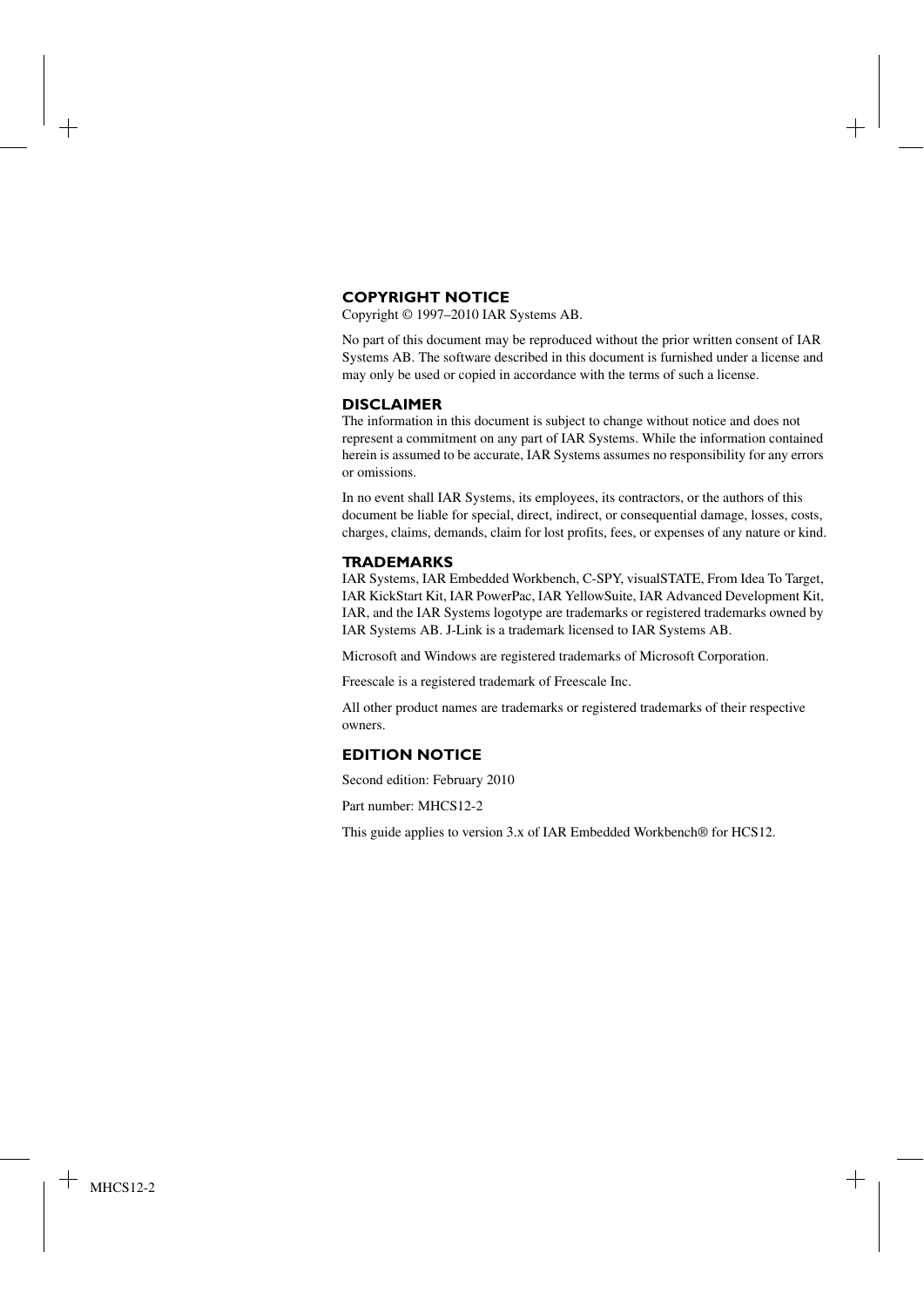## **Contents**

| Migrating to IAR Embedded Workbench                    |
|--------------------------------------------------------|
|                                                        |
|                                                        |
|                                                        |
|                                                        |
|                                                        |
|                                                        |
|                                                        |
|                                                        |
| Compiling and linking with the DLIB runtime library 7  |
|                                                        |
|                                                        |
|                                                        |
|                                                        |
|                                                        |
| Reference information for migrating to version 3.x  11 |
|                                                        |
|                                                        |
|                                                        |
|                                                        |
|                                                        |
|                                                        |
|                                                        |
|                                                        |
|                                                        |
|                                                        |
|                                                        |
|                                                        |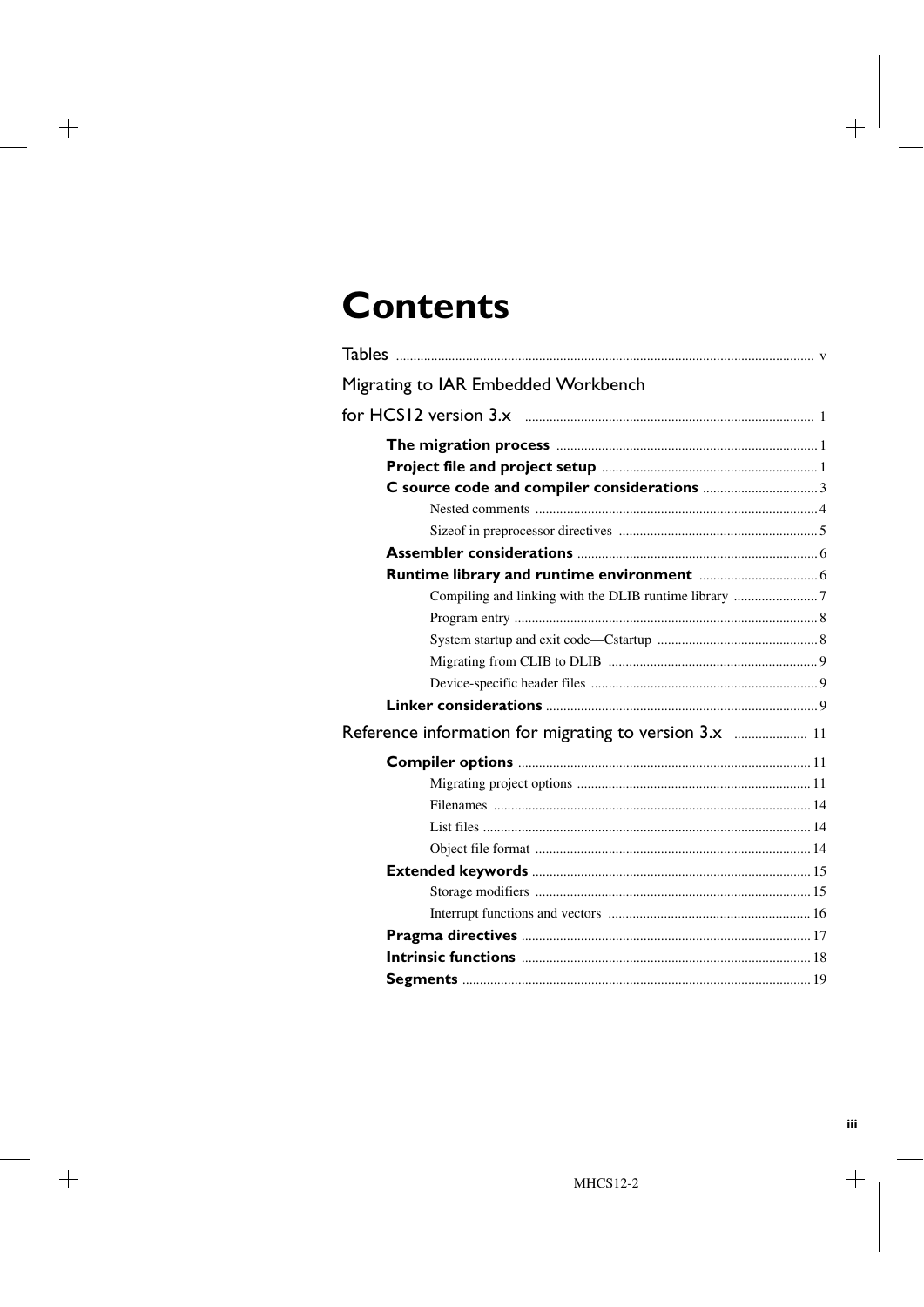**iv**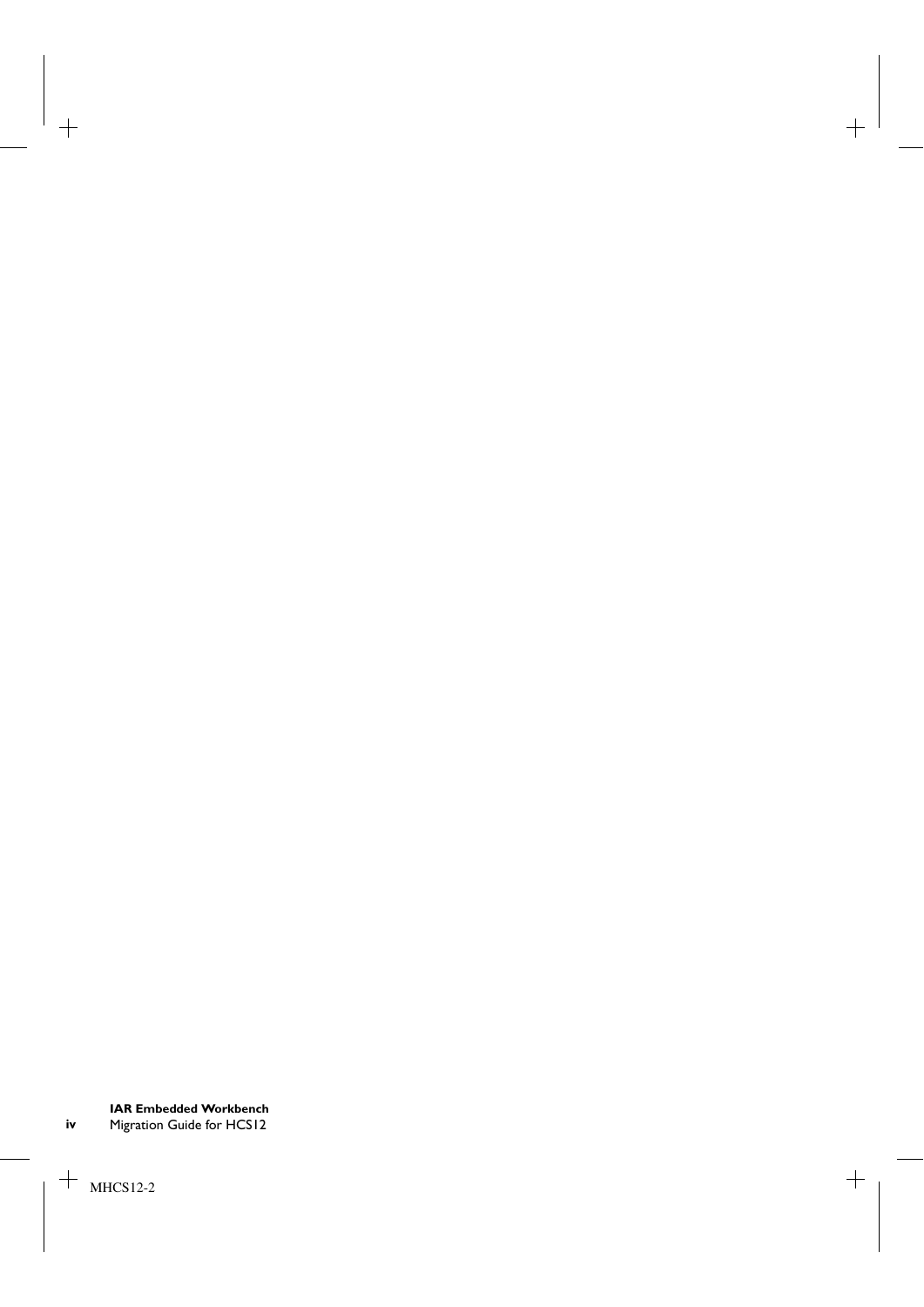## <span id="page-4-0"></span>**Tables**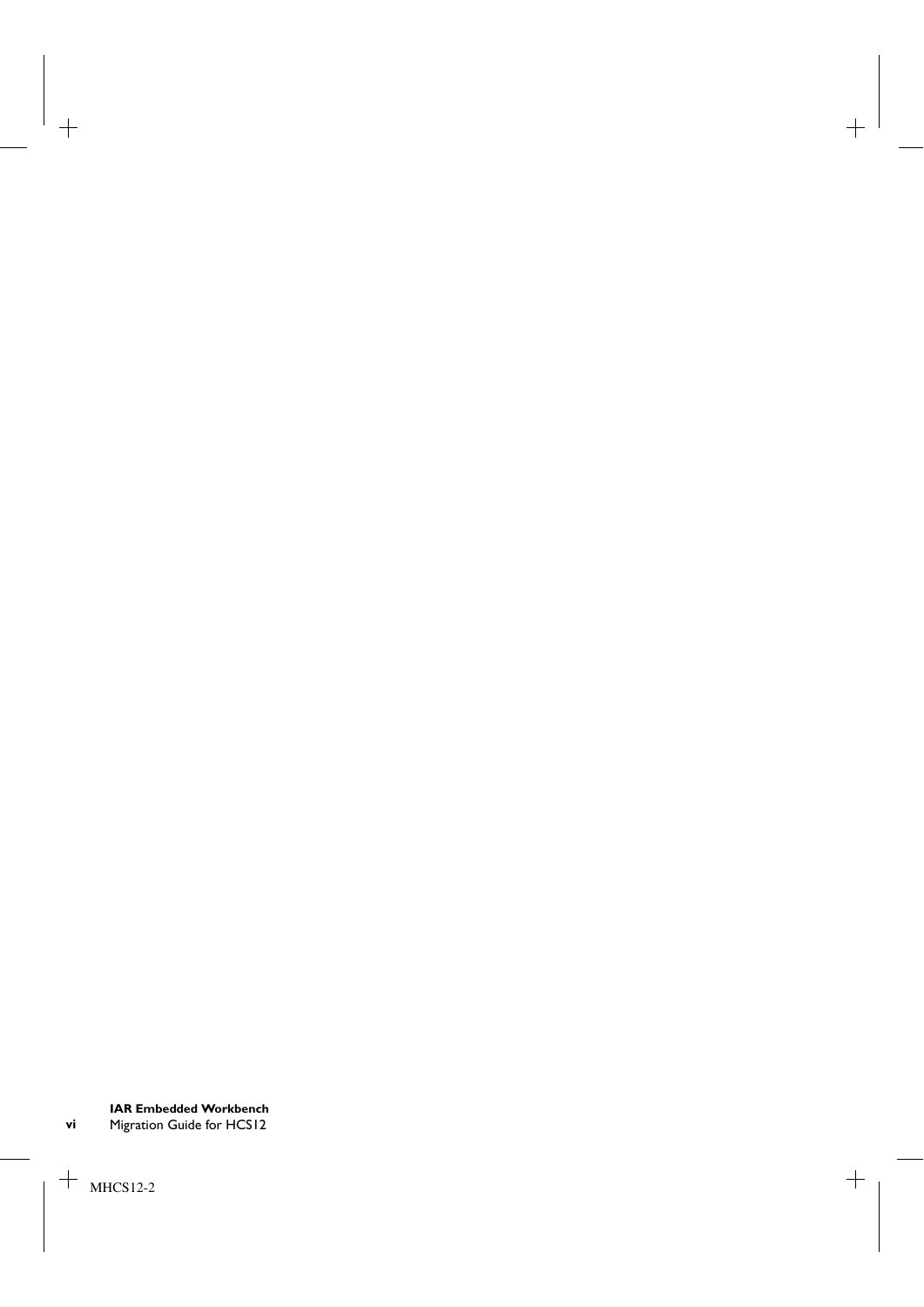# <span id="page-6-0"></span>**Migrating to IAR Embedded Workbench for HCS12 version 3.x**

This guide gives hints for porting your application code and projects to the IAR Embedded Workbench IDE for HCS12 version 3.x.

C source code that was originally written for the IAR 68HC12 C Compiler version 2.x can be used also with the new IAR C/C++ Compiler for HCS12 version 3.x. However, some modifications are required. Hereafter, the two compiler versions are referred to as version 2.x and version 3.x, respectively.

This chapter describes the migration considerations and the steps involved.

## <span id="page-6-1"></span>**The migration process**

In short, to migrate to version 3.x, consider the following:

- The project file and project setup
- C source code and compiler considerations
- Assembler considerations
- Runtime environment and runtime library
- Linker considerations.

To migrate your old project, follow the described migration process. Note that not all items in the described migration process may be relevant for your project. Consider carefully what actions are needed in your case.

## <span id="page-6-2"></span>**Project file and project setup**

If you are using the IAR Embedded Workbench IDE, follow these steps to verify that your project file has been properly converted:

**1** Start your new version of IAR Embedded Workbench for HCS12 and create a new workspace by choosing **File>New** and then **Workspace**.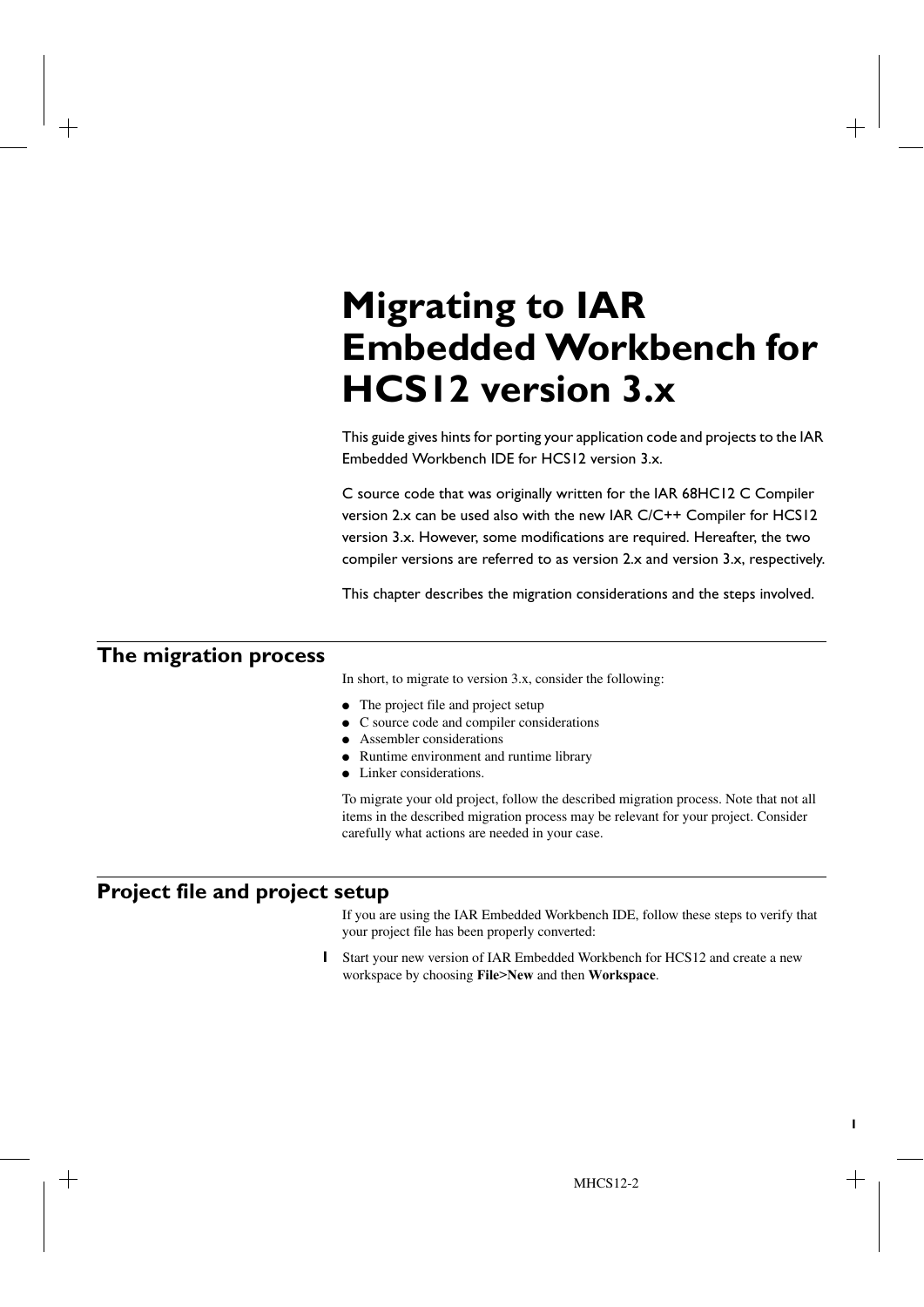- **2** Choose **Project>Add Existing Project** to insert your old project into the workspace. This step will create two new project files with the same name as the old file, but with the extensions ewp and ewd. The ewp file contains all settings required to build the application, while the ewd file contains all settings related to the debugger. The old project file will remain untouched.
- **3** It is strongly recommended that you verify that your options have been set up correctly.

To generate a text file with the command line equivalents of the project options in your old project, see *[Migrating project options](#page-16-3)*, page 11.

- **4** In version 2.x, you can choose between three different memory models:
	- The Small memory model; by default, all variables were placed in zpage and all code in non-banked memory
	- The Large memory model; by default, all variables were placed anywhere in memory and all code in non-banked memory
	- The Banked memory model; by default, all variables were placed anywhere in memory and allowed code size to exceed 64 Kbytes.

In version 3.x, the memory models have been replaced with a new improved mechanism that allows you to control placement of code and data independently.

By default, data can be placed anywhere within the first 64 Kbytes of memory—data16 memory (npage). For individual objects you can use the  $\_\text{data8}$  data memory attribute to place the data within the first 256 bytes of memory—data8 memory (zpage).

To control how code is placed in memory you can choose between two different *code models*—Normal for non-banked code, and Banked for banked code. For individual functions it is possible to override the default behavior in each code model by using the function memory attributes \_\_non\_banked and \_\_banked.

Read more about data8 and data16 memory, code models, and memory attributes in the *IAR C/C++ Compiler Reference Guide for HCS12.*

**2**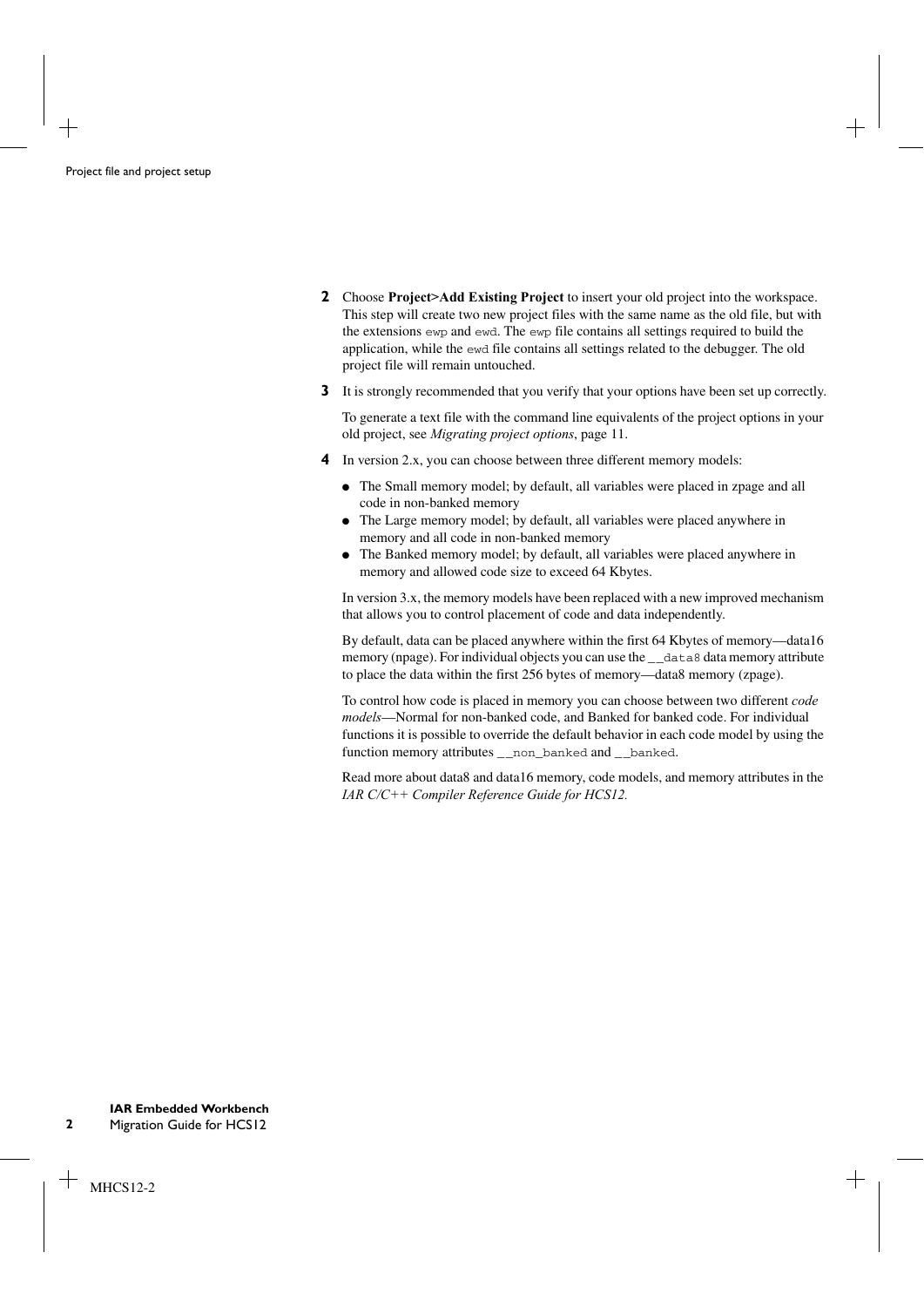## <span id="page-8-0"></span>**C source code and compiler considerations**

In general, version 3.x adheres more strictly to the ISO/ANSI C standard. Most significantly, the checking of data types now adheres more strictly to the ISO/ANSI C standard, compared to version 2.x. This helps you to identify and correct problems in the code, which improves the quality of the object code.

For this reason, it is important to be aware of the fact that code written for version 2.x may generate warnings or errors in version 3.x. A few programming mistakes can generate a vast amount of errors and warnings, where many of them are just consequences of the first ones. Therefore, it is recommended to start with correcting the first one or two errors and then recompile the code. A few measures will most certainly dramatically reduce the number of errors and warnings.

In short, the process of migrating from version 2.x to version 3.x involves the following steps:

- **1** Replace or modify extended keywords according to the description in the section *[Extended keywords](#page-20-3)*, page 15. To simplify the migration, the file migration.h is delivered with version 3.x. This include file maps the old keywords with their new counterparts, if possible.
- **2** The syntax for specifying interrupt vectors has changed. For more details, see *[Interrupt](#page-21-1)  [functions and vectors](#page-21-1)*, page 16.
- **3** Replace or modify intrinsic functions according to the section *[Intrinsic functions](#page-23-2)*, page [18.](#page-23-2) To simplify the migration, the file migration.h is delivered with version 3.x. Whenever possible, the include file maps old and new intrinsic functions.
- **4** Replace or modify pragma directives according to the section *[Pragma directives](#page-22-2)*, page [17.](#page-22-2)
- **5** Make sure not to use nested comments in your source code. In version 3.x, nested comments are never allowed. For more information, see *[Nested comments](#page-9-0)*, page 4.
- **6** Version 3.x will by default not accept preprocessor expressions containing any of the following:
	- Floating-point expressions
	- Basic type names and sizeof, see *[Sizeof in preprocessor directives](#page-10-0)*, page 5
	- All symbol names (including typedefs, enums and variables).

With the option --migration\_preprocessor\_extensions, version 3.x will accept such non-standard expressions. For details about this option, see the *IAR C/C++ Compiler Reference Guide for HCS12*.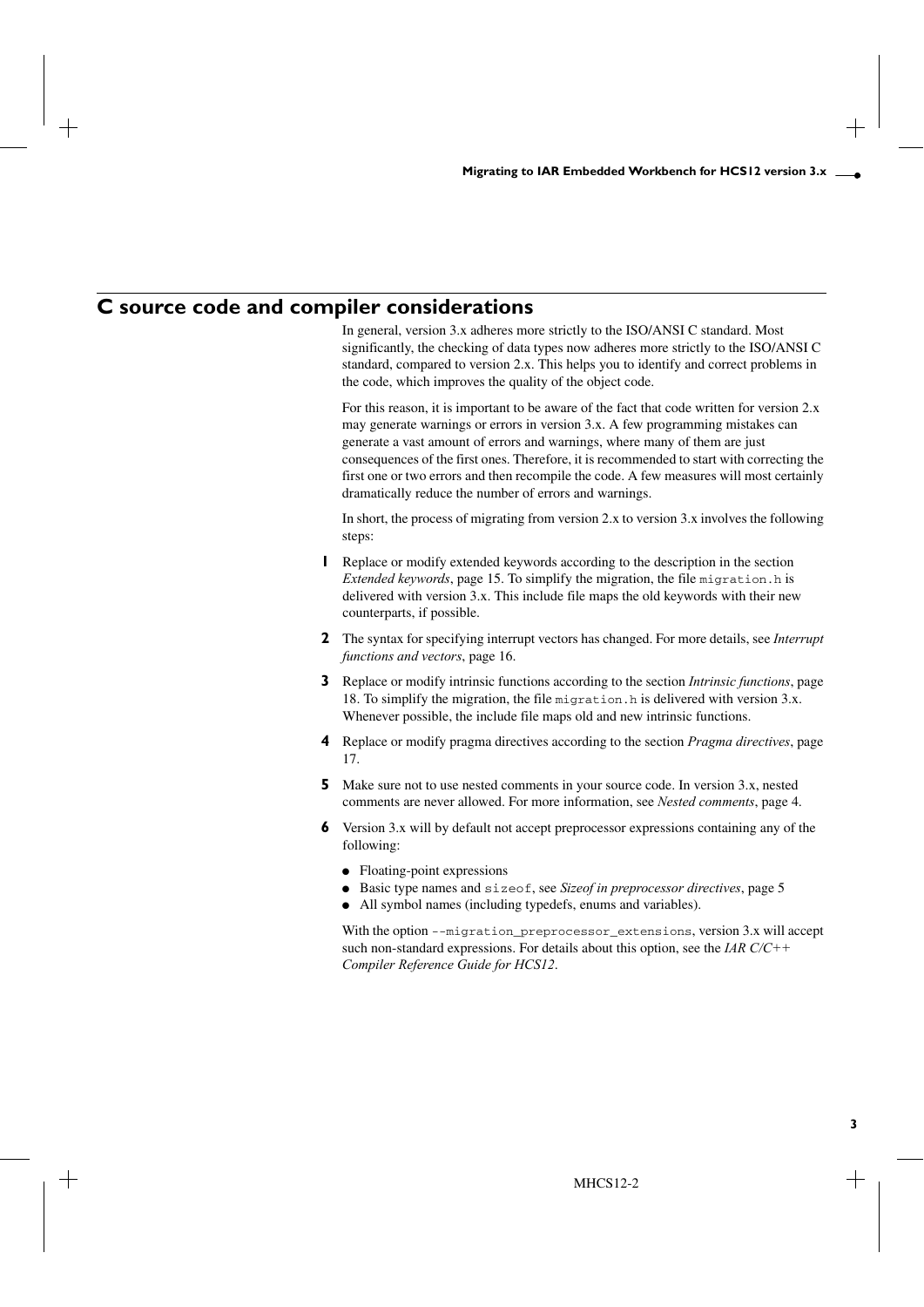**7** The version 3.x compiler uses a different C parser, and a large number of new optimizations have been added. Depending on your old source code, this might require you to modify your source code. One example of this is a simple delay loop, such as:

```
i = 50000;
do \{i--; \}while (i-- != 0);
```
This code will be removed by the optimizer, unless you declare the variable i as volatile.

In order to produce more efficient code, the compiler performs transformations like, for example, removing redundant calculations, replacing division by shift and removing useless calculations. Code that the compiler considers as *not useful* is removed. This may cause unexpected effects like in this example.

**8** All predefined symbols supported in version 2.x are also supported in version 3.x. In version 3.x, there are also additional ones. The predefined symbol \_\_IAR\_SYSTEMS\_ICC is provided only for compatibility with version 2.x. Version 3.x also has the \_\_IAR\_SYSTEMS\_ICC\_\_ symbol.

See the *IAR C/C++ Compiler Reference Guide for HCS12* for information about the predefined symbols available in version 3.x.

### <span id="page-9-0"></span>**NESTED COMMENTS**

In version 2.x, nested comments are allowed if the option  $-c$  is used. In version 3.x, nested comments are never allowed. For example, if a comment was used for removing a statement like in the following example, it would not have the desired effect.

```
/*
/* x is a counter */int x = 0;
*/
```
The variable  $x$  will still be defined, there will be a warning where the inner comment begins, and there will be an error where the outer comment ends.

```
/* x is a counter */\sim"c:\bar.c",2 Warning[Pe009]: nested comment is not allowed
   */
\sim"c:\bar.c",4 Error[Pe040]: expected an identifier
```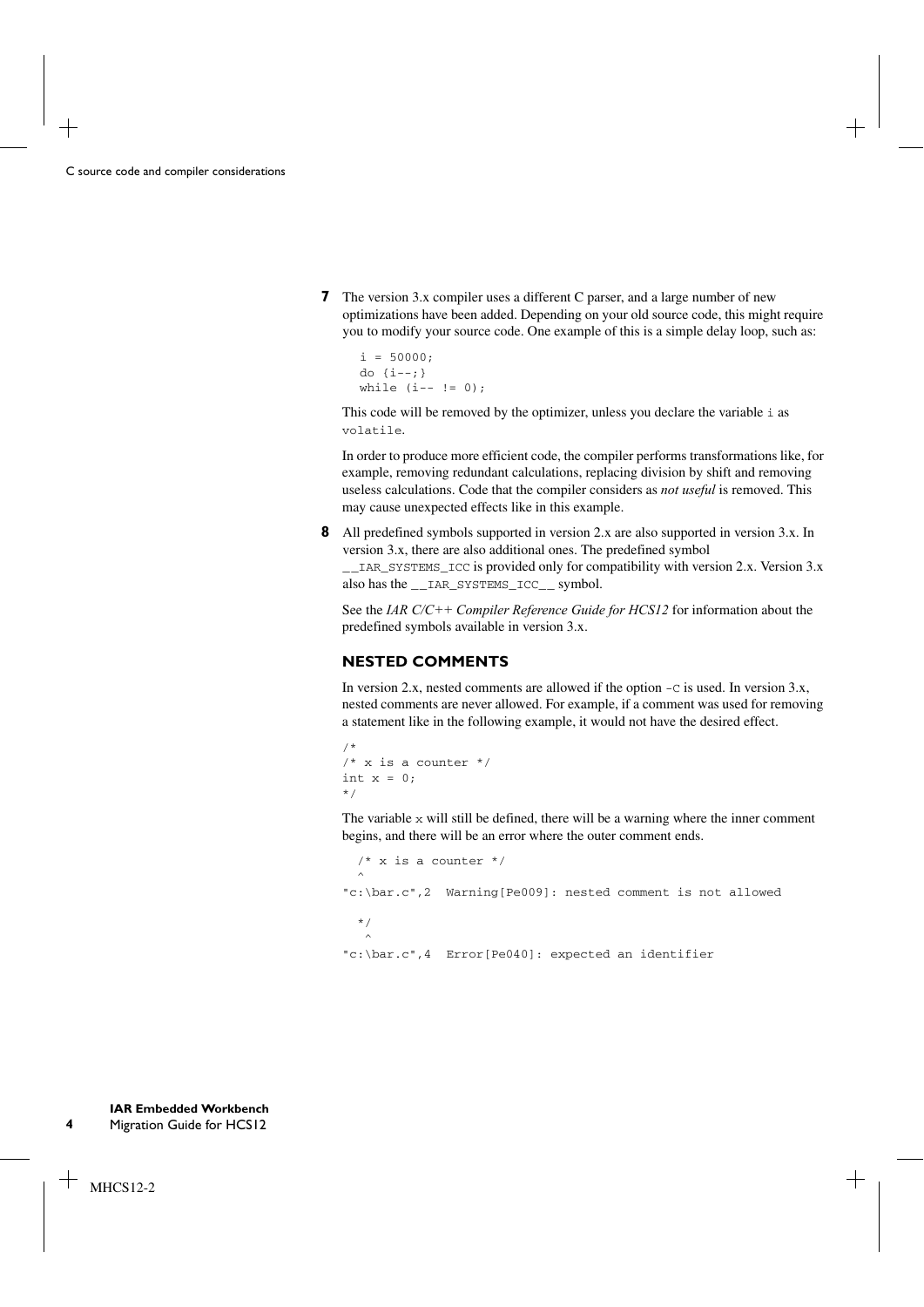The solution is to use  $\#\text{if } \circ$  to "hide" portions of the source code when compiling:

```
#i f 0/* x is a counter */int x = 0;
#endif
```
**Note:** #if statements may be nested.

### <span id="page-10-0"></span>**SIZEOF IN PREPROCESSOR DIRECTIVES**

In version 2.x, sizeof can be used in #if directives, for example:

```
#if sizeof(int)==2
int i = 0;
#endif
```
In version 3.x, sizeof is not allowed in #if directives (unless the --migration\_preprocessor\_extensions option is used). The following error message will be produced:

```
 #if sizeof(int)==2
\sim \sim"c:\bar.c",1 Error[Pe059]: function call is not allowed in a 
constant expression.
```
Macros can be used instead, for example SIZEOF INT. Macros can be defined using the -D option, or a #define statement in the source code:

```
#if SIZEOF_INT==2
int i = 0;
#endif
```
To find the size of a predefined data type, see *IAR C/C++ Compiler Reference Guide for HCS12*.

Complex data types may be computed using one of two methods:

● Write a small program and run it in the simulator, with terminal I/O. #include <stdio.h>

```
struct s { char c; int a; };
void main(void)
{
   printf("sizeof(struct s)=%d \n", sizeof(struct s));
}
```
• Write a small program, compile it with the option  $-1a$ . to get an assembler listing in the current directory, and look for the definition of the constant x.

```
struct s { char c; int a; };
const int x = sizeof(struct s);
```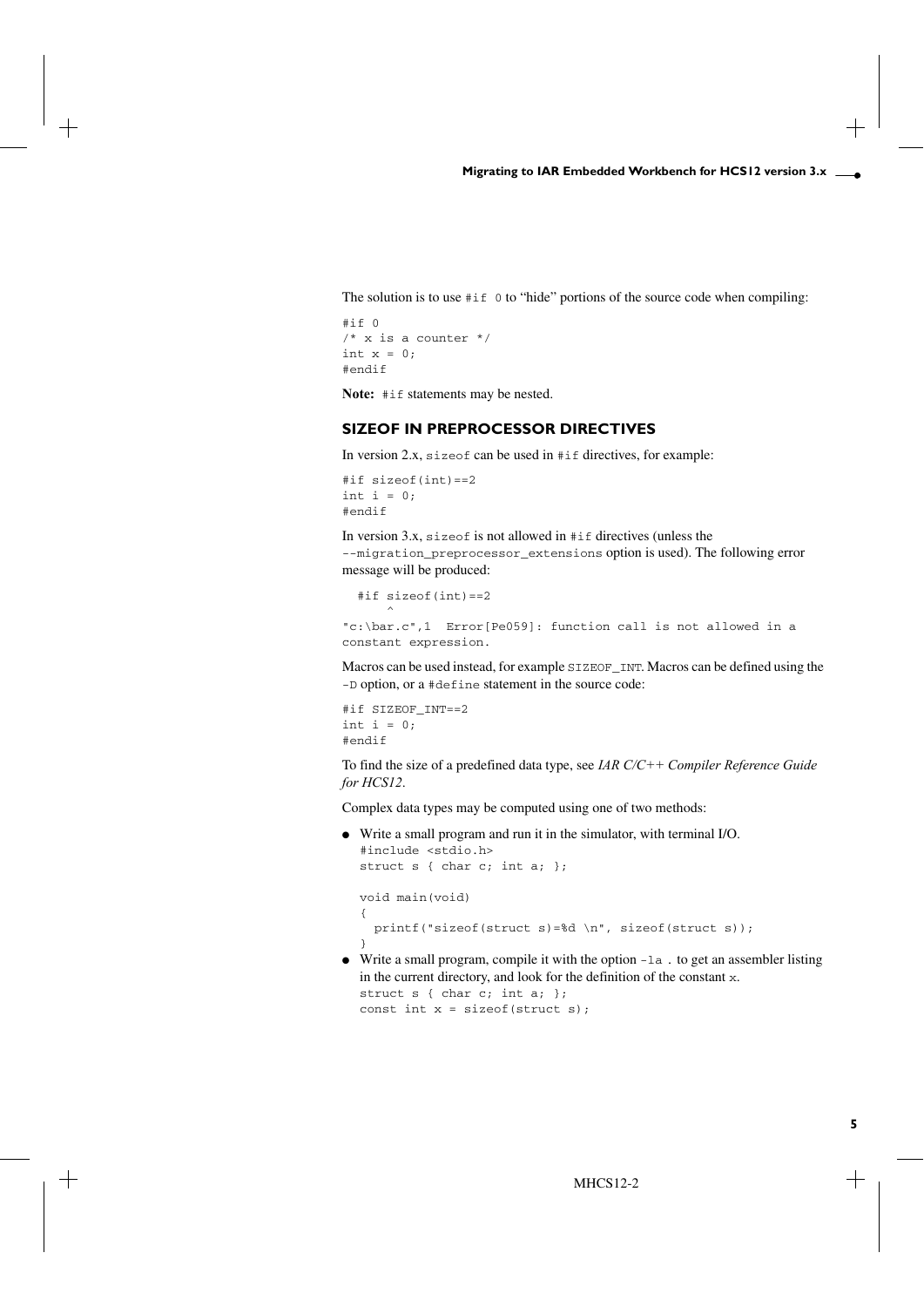## <span id="page-11-0"></span>**Assembler considerations**

In short, consider the following:

- **1** If your application is written partly in assembler and partly in C, you must consider the calling convention used. For backward compatibility, version 3.x supports the calling convention used by version 2.x—the calling convention *Simple*. Version 3.x also supports a new calling convention—the calling convention *Normal*. To use the calling convention Simple in version 3.x, define and declare your functions with the  $\sin(2\theta)$  keyword. Both calling conventions are documented in the *IAR C/C++ Compiler Reference Guide for HCS12*.
- **2** If your application is written partly in assembler and partly in C, and if you have used any of the memory segments specific to version 2.x in assembler source code, you must replace all old segment names with new segment names. For further details, see the section *[Segments](#page-24-2)*, page 19.
- **3** The assembler environment variables have changed:

| Version 2.x assembler | Version 3.x assembler |  |
|-----------------------|-----------------------|--|
| ASM 6812              | ASM HCS12             |  |
| 6812 INC              | HCS12 INC             |  |
|                       |                       |  |

<span id="page-11-2"></span>*Table 1: Old and new assembler environment variables* 

**4** If your application is written entirely in assembler, you should not include a library in your application. To exclude the library from the build, choose **Project>Options**, select the **General Options** category and click the **Library Configuration** tab. Select **None** from the **Library** drop-down list.

## <span id="page-11-1"></span>**Runtime library and runtime environment**

In version 3.x, a new runtime library is provided—the IAR DLIB Library—replacing the runtime library provided with version 2.x—the IAR CLIB Library.

For information about how to migrate from the CLIB library to the DLIB library, see *[Migrating from CLIB to DLIB](#page-14-0)*, page 9. For detailed information about the new library, and the runtime environment it provides, see the *IAR C/C++ Compiler Reference Guide for HCS12*.

To build code produced by version 3.x of the compiler, you must use the runtime environment components it provides.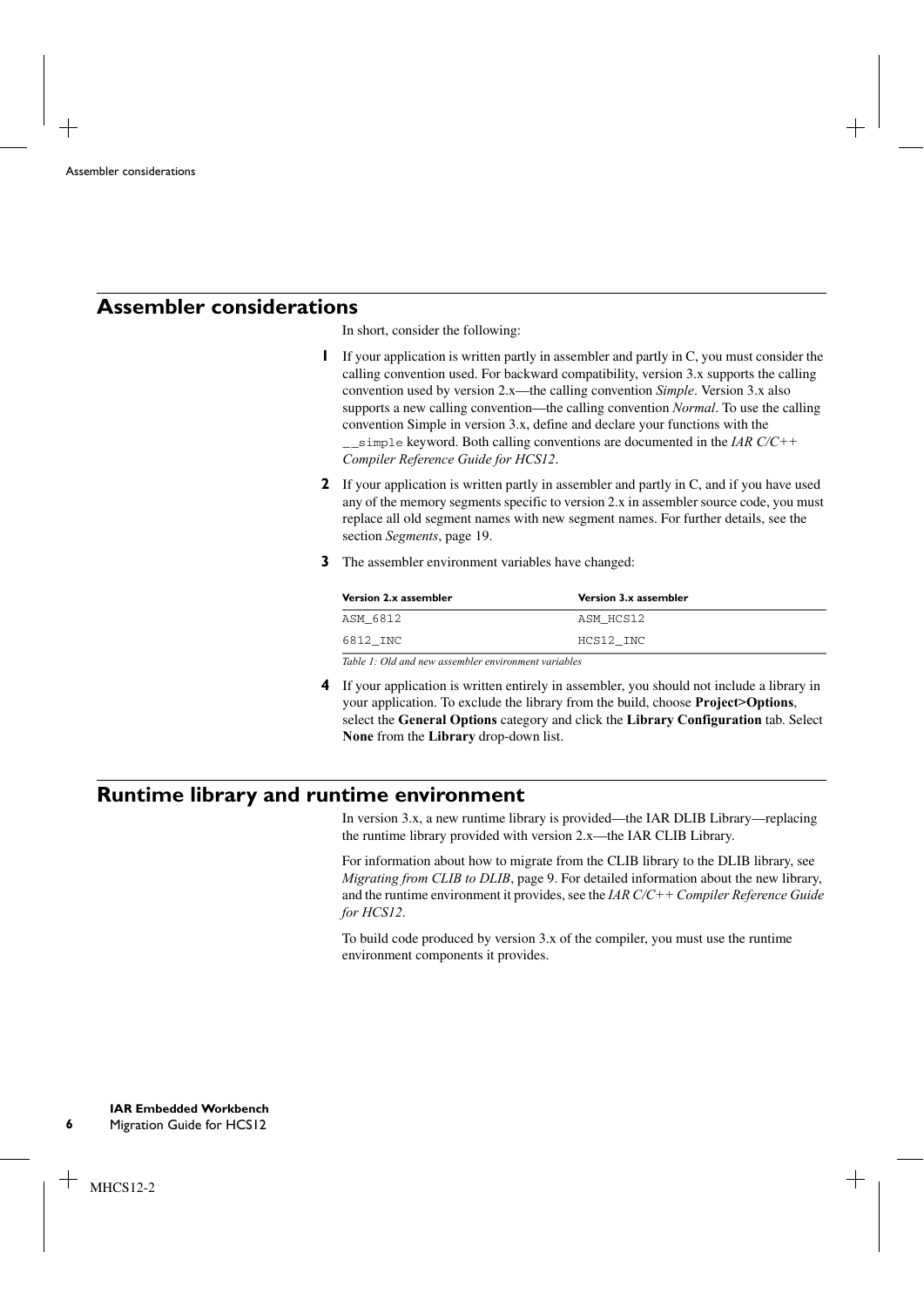### <span id="page-12-0"></span>**COMPILING AND LINKING WITH THE DLIB RUNTIME LIBRARY**

In earlier versions, the choice of runtime library did not have any impact on the compilation. In IAR Embedded Workbench for HCS12 version 3.x, this has changed. Now you can configure the runtime library to contain the features that are needed by your application.

One example is input and output. An application may use the  $f$ print function for terminal I/O (stdout), but the application does not use file I/O functionality on file descriptors associated with the files. In this case the library can be configured so that code related to file I/O is removed but still provides terminal I/O functionality.

This configuration involves the library header files, for example stdio.h. This means that when you build your application, the same header file setup must be used as when the library was built. The library setup is specified in a *library configuration file*, which is a header file that defines the library functionality.



When building an application using IAR Embedded Workbench, there are three library configuration alternatives to choose between: **Normal**, **Full**, and **Custom**. **Normal** and **Full** are prebuilt library configurations delivered with the product, where **Normal** should be used in the above example with file I/O. **Custom** is used for custom-built libraries. Note that the choice of the library configuration file is handled automatically.



When building an application from the command line, you must use the same library configuration file as when the library was built. For the prebuilt libraries ( $r12$ ) there is a corresponding library configuration file (h), which has the same name as the library. The files are located in the hcs12\lib\dlib directory. The command lines for specifying the library configuration file and library object file could look like this:

```
icchcs12 --dlib_config 
<install_dir>\hcs12\lib\dlib\dlhcs12bdn.h
```

```
xlink dlhcs12bdn.r12
```
In case you intend to build your own library version, use the default library configuration file dlhcs12Custom.h.

To take advantage of all the features, it is recommended that you read about the runtime environment in the *IAR C/C++ Compiler Reference Guide for HCS12*.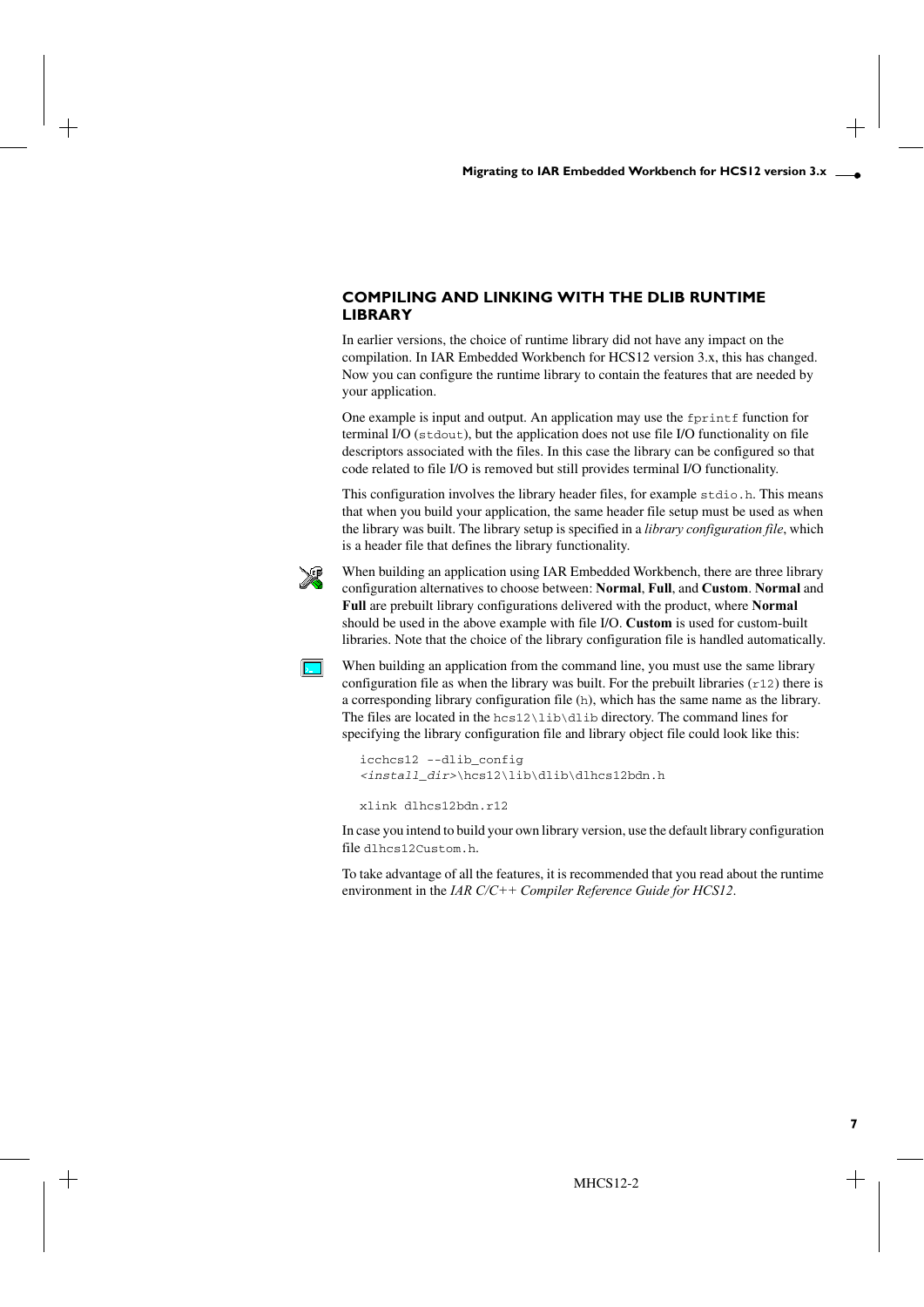### <span id="page-13-0"></span>**PROGRAM ENTRY**

By default, the linker includes all root declared segment parts in program modules when building an application. However, there is a new mechanism that affects the load procedure.

There is a new linker option **Entry label** (-s) to specify a *start label*. By specifying the start label, the linker will look in all modules for a matching start label, and start loading from that point. Like before, any program modules containing a root segment part will also be loaded.

In version 3.x, the default program entry label in cstartup.s12 is \_\_program\_start, which means the linker will start loading from there. The advantage of this new behavior is that it is much easier to override cstartup.s12.



If you build your application in IAR Embedded Workbench, just add your customized cstartup file to your project. It will then be used instead of the cstartup module in the library. It is also possible to switch startup files just by overriding the name of the program entry point.



If you build your application from the command line, the  $-$ s option must be explicitly specified when linking a C/C++ application. If you link without the option, the resulting output executable will be empty because no modules will be referred to.

### <span id="page-13-1"></span>**SYSTEM STARTUP AND EXIT CODE—CSTARTUP**

In version 3.x, the content of the cstartup.s12 file has been split up into three files:

cstartup.s12, cmain.s12, and cexit.s12

Now, the cstartup.s12 file contains the reset vector, initial startup code to setup stacks, and a jump to the cmain.s12 file. The cmain.s12 file initializes data segments and executes C++ constructors.

The cexit.s12 file contains termination code, for example, execution of C++ destructors.

**Note:** Normally there is no need for customizing the cmain.s12 file or the cexit.s12 file.

For old applications that used a modified copy of cstartup.s33, you must make a copy of the supplied new cstartup.s12 file and adapt it to your needs.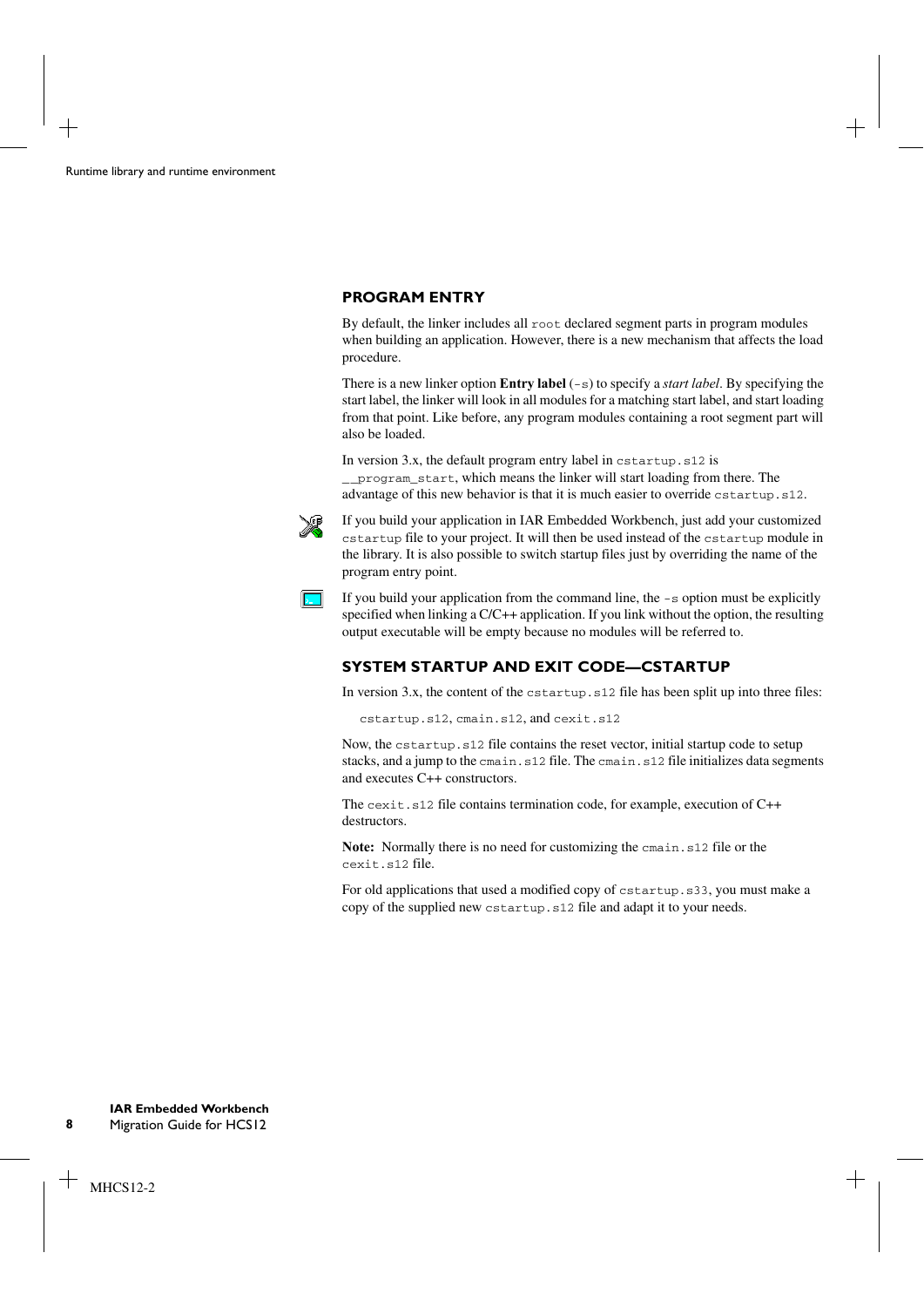### <span id="page-14-0"></span>**MIGRATING FROM CLIB TO DLIB**

There are some considerations to have in mind if you want to migrate from the CLIB, the legacy C library, to the modern DLIB C/C++ library:

- The CLIB exp10() function defined in iccext.h is not available in DLIB.
- The DLIB library uses the low-level I/O routines \_\_write and \_\_read instead of putchar and getchar.
- If the heap size in your version 2.x project using CLIB was defined in a file named heap.c, you must now set the heap size either in the extended linker command file (\*.xcl) or in IAR Embedded Workbench.

You should also see the chapter *The DLIB runtime environment* in the *IAR C/C++ Compiler Reference Guide for HCS12*.

### <span id="page-14-1"></span>**DEVICE-SPECIFIC HEADER FILES**

The header files that define peripheral registers delivered with version 2.x can be used with version 3.x. However, for version 3.x applications, it is recommended to use the header files delivered with version 3.x as they are more robust.

## <span id="page-14-2"></span>**Linker considerations**

If you have created your own customized linker command file, compare this file with the original file in the old installation and make the required changes in a copy of the corresponding file in the new installation. Note that many of the segment names have changed, see *[Segments](#page-24-2)*, page 19.

In version 2.x, whenever a module is included in the final link, all functions and variables defined in that module were included. In version 3.x, only those functions and variables that are actually needed, as far as the linker can tell, are included.

If this is a problem, you can use the  $\text{\_root}$  attribute in  $C/C++$ , or the ROOT property in assembler, to force inclusion of particular functions, variables, or segment parts. You can also use the  $-g$  command line option to XLINK to request inclusion of a certain symbol at link time.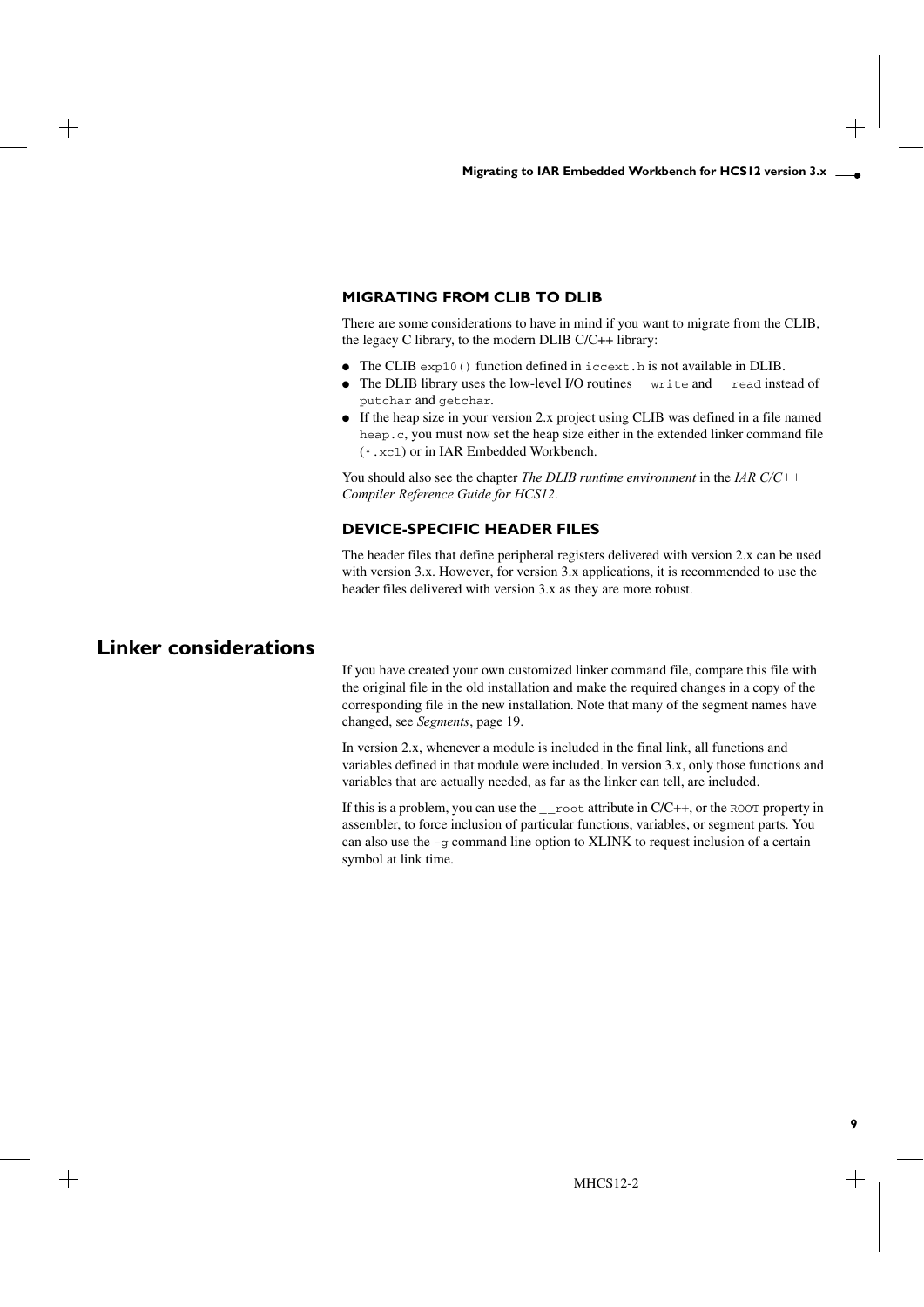Linker considerations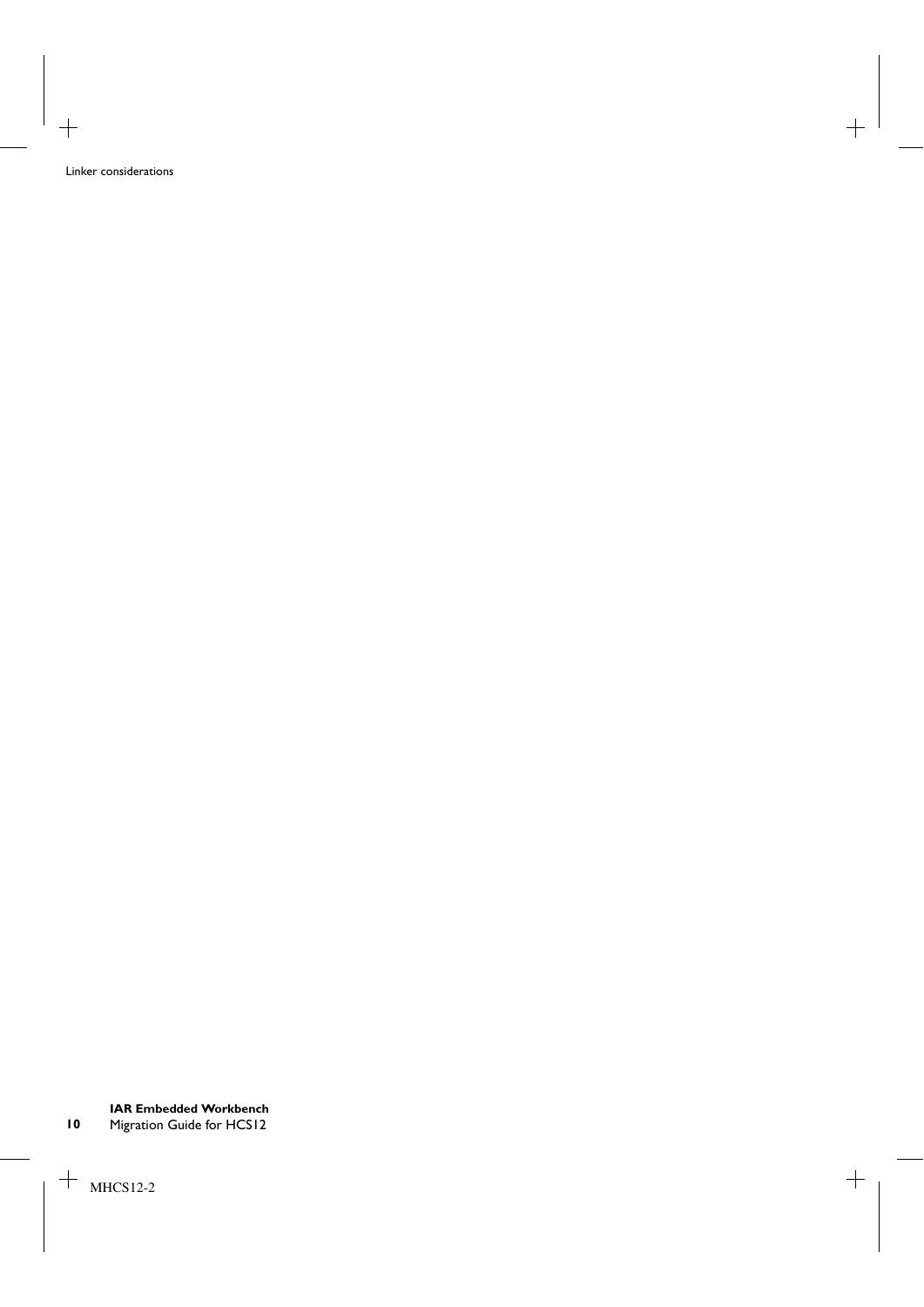# <span id="page-16-0"></span>**Reference information for migrating to version 3.x**

This chapter gives detailed information about the changes in the new version and describes migration considerations related to compiler options, extended keywords, pragma directives, intrinsic functions, and segments.

## <span id="page-16-1"></span>**Compiler options**

The command line options in version 3.x follow two different syntax styles:

- Long option names containing one or more words prefixed with two dashes, and sometimes followed by an equal sign and a modifier, for example --strict\_ansi and --module\_name=test.
- Short option names consisting of a single letter prefixed with a single dash, and sometimes followed by a modifier, for example -r.

Some options appear in one style only, while other options appear as synonyms in both styles. A number of new command line options have been added. For a complete list of the available command line options, see the *IAR C/C++ Compiler Reference Guide for HCS12*.

The old environment variable  $OCC6812$  has changed to  $OCCHCS12$ .

### <span id="page-16-3"></span><span id="page-16-2"></span>**MIGRATING PROJECT OPTIONS**

Since the available compiler options differ between version 2.x and version 3.x, you should verify your option settings after you have converted an old project.



If you are using the command line interface, you can simply compare your makefile with the option tables in this section, and modify the makefile accordingly.



If you are using the IAR Embedded Workbench IDE, all option settings are automatically converted during the project conversion.

However, it is still recommended to verify the options manually. Follow these steps:

- **1** Open the old project in 6812 IAR Embedded Workbench version 2.x.
- **2** In the project window, select the project level to get information about options on all levels in your project.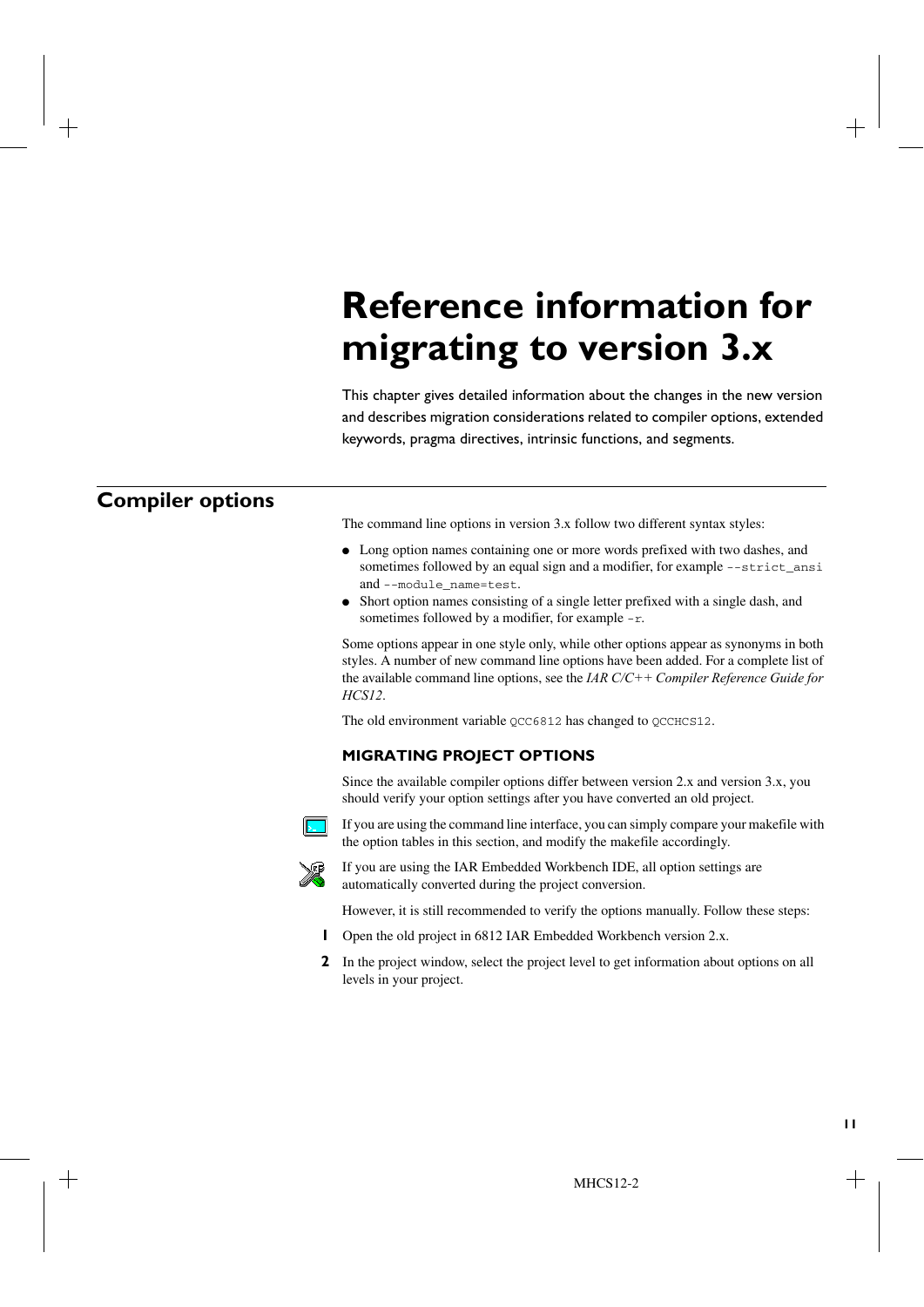- **3** To save the project settings to a file, right-click in the project window. On the context menu that appears, choose **Save As Text**, and save the settings to an appropriate destination.
- **4** Use this file and the option tables in this section to verify whether the options you used in your old project are still available or needed. Also check whether you need to use any of the new options.

For information about where to set the equivalent options in the IAR Embedded Workbench IDE, see the *IAR C/C++ Compiler Reference Guide for HCS12*.

### **Removed options**

The following table shows the command line options that have been removed:

| Old option    | <b>Description</b>                                                                                                           |
|---------------|------------------------------------------------------------------------------------------------------------------------------|
| $-C$          | Nested comments                                                                                                              |
| -d            | Static locals                                                                                                                |
| $-F$          | Form-feed in list file after each function                                                                                   |
| $-G$          | Opens standard input as source; replaced by $-$ (dash) as source file<br>name in version 3.x                                 |
| $-h$          | Disables assignment compatibility attribute test                                                                             |
| $-i$          | Adds #include file text                                                                                                      |
| $-K$          | Enables the use of $'//$ ' comments; in version 3.x, $'//$ ' comments are<br>allowed unless the option --strict_ansi is used |
| $-ms$         | Small memory model                                                                                                           |
| $-P$          | Generates promable code                                                                                                      |
| $-pnn$        | Lines/page                                                                                                                   |
| $-\mathbb{T}$ | Active lines only                                                                                                            |
| $-tn$         | Tab spacing                                                                                                                  |
| -Usymb        | Undefined preprocessor symbol                                                                                                |
| $-v$          | Specifies the microcontroller core                                                                                           |
| $-X$          | Explains C declarations                                                                                                      |
| $-x$ [DFT2]   | Cross-reference                                                                                                              |

<span id="page-17-0"></span>*Table 2: Version 2.x compiler options not available in version 3.x*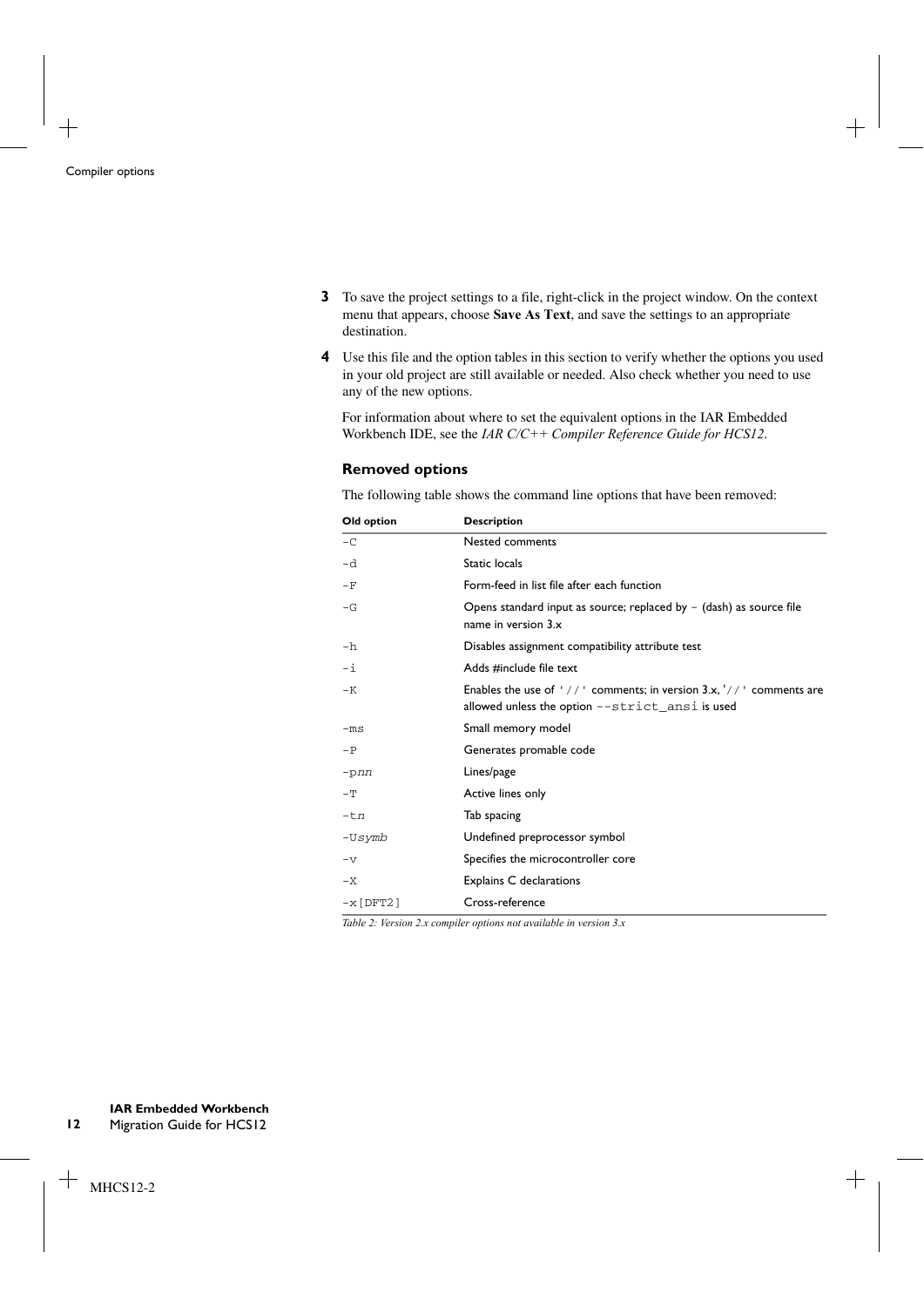### **Identical options**

The following table shows the command line options that are *identical* in version 2.x and version 3.x:

| Option           | Comment                                                             |
|------------------|---------------------------------------------------------------------|
| $-Dsymbol=value$ | Defines symbols                                                     |
| $-e$             | Language extensions                                                 |
| -f filename      | Extends the command line                                            |
| $-$ T            | Specifies include paths (The syntax is more free in version $3.x$ ) |
| $-0$ filename    | Sets object filename                                                |

<span id="page-18-0"></span>*Table 3: Compiler options identical in both compiler versions*

### **Renamed or modified options**

The following version 2.x command line options have been *renamed* and/or *modified*:

| Old option             | <b>New option</b>           | <b>Description</b>                                  |
|------------------------|-----------------------------|-----------------------------------------------------|
| $-\lambda$             | $-1a$ .                     | Assembler output; see Filenames, page 14            |
| -a filename            | -la filename                |                                                     |
| -b                     | --library_module            | Makes an object a library module                    |
| $-c$                   | --char_is_signed            | 'char' is 'signed char'                             |
| $-qA$                  | --strict_ansi               | Flags old-style functions                           |
| $-q$ , $-q$ O          | --omit_types                | No type information in object code                  |
| $-Hname$               | --module_name=name          | Sets object module name                             |
| -L[prefix],-l filename | $-1[a A b B c C D]$ [N] [H] | Generates list file; the modifiers specify the type |
|                        | {filename directory}        | of list file to create                              |
| $-m1$                  | --code_model normal         | Model for non-banked function calls                 |
| $-mb$                  | --code model banked         | Model for banked function calls                     |
| -Nprefix, -n filename  | $--preprocess=[c][n][1]$    | Preprocessor output                                 |
|                        | filename                    |                                                     |
| $-q$                   | $-LA$ .                     | Inserts mnemonics; list file syntax has changed     |
|                        | $-1C$ .                     |                                                     |
| $-r[012][i][n][r][e]$  | $-r$                        | Generates debug information; the modifiers have     |
|                        | --debug                     | been removed                                        |
| $-R$                   | --segment                   | Code segment name                                   |
| $-s[0-9]$              | $-s[2 3 6 9]$               | Optimizes for speed                                 |
| $-S$                   | --silent                    | Sets silent operation                               |

<span id="page-18-1"></span>*Table 4: Renamed or modified options*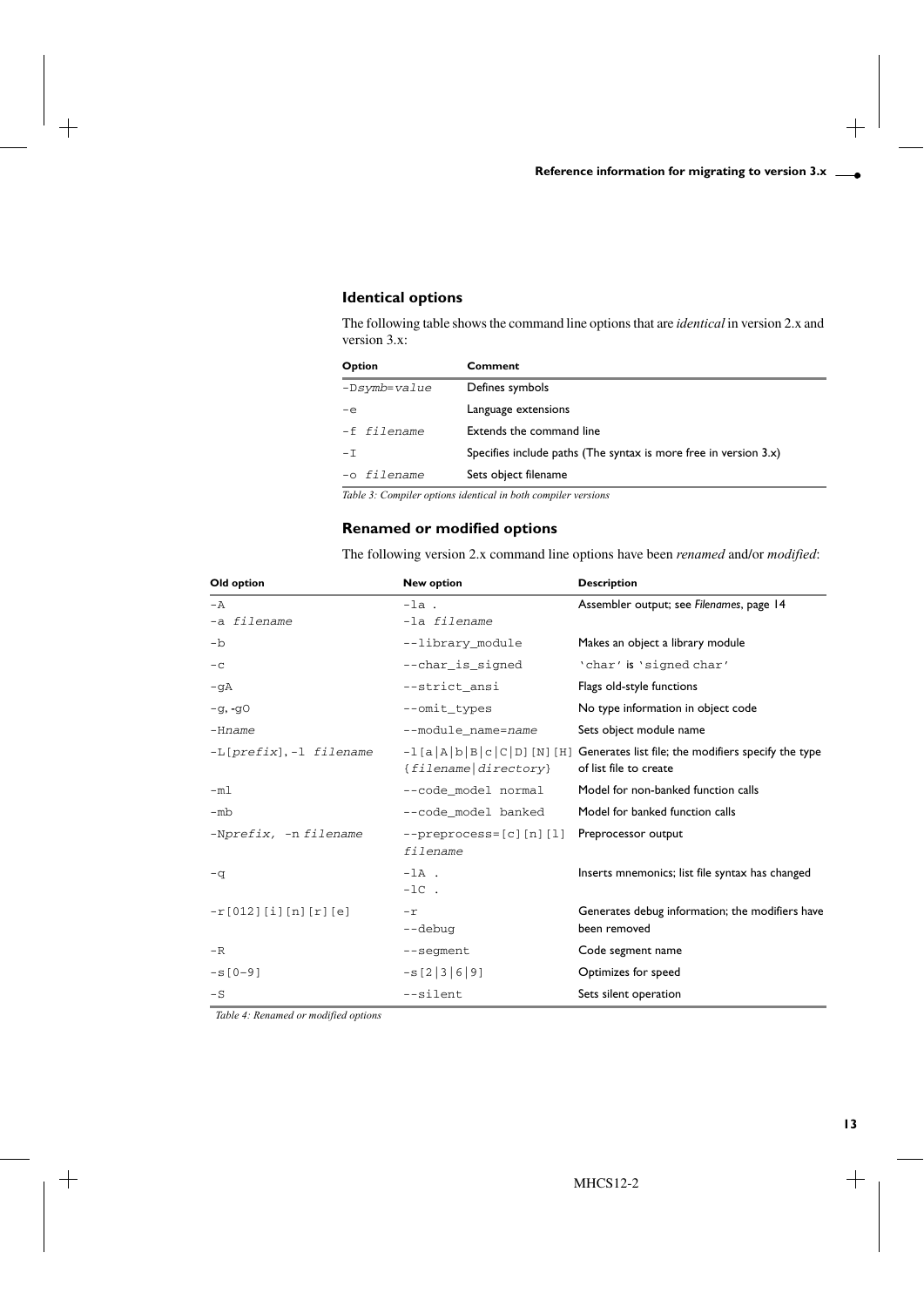| Old option     | New option          | <b>Description</b> |
|----------------|---------------------|--------------------|
| $-W$           | --no_warnings       | Disables warnings  |
| $-z$ [ $0-9$ ] | $-z$ [2] 3   6   9] | Optimizes for size |

*Table 4: Renamed or modified options (Continued)*

### <span id="page-19-0"></span>**FILENAMES**

In version 2.x, file references can be made in either of the following ways:

- With a specific filename, and in some cases with a default extension added, using a command line option such as -a *filename* (assembler output to named file).
- With a prefix string added to the default name, using a command line option such as -A[*prefix]* (assembler output to prefixed filename).

In version 3.x, a file reference is always regarded as a *file path* that can be a directory which the compiler will check and then add a default filename to, or a *filename*.

The following table shows some examples where it is assumed that the source file is named test.c, myfile is *not* a directory and mydir is a directory:

| Old command  | New command   | Result         |
|--------------|---------------|----------------|
| -1 myfile    | -1 myfile     | myfile.lst     |
| -Lmyfile     | -1 myfiletest | myfiletest.lst |
| $-T_{\rm L}$ | $-1$ .        | test.lst       |
| -Lmydir/     | -1 mydir      | mydir/test.lst |

<span id="page-19-3"></span>*Table 5: Specifying filename and directory in version 2.x and version 3.x* 

### <span id="page-19-1"></span>**LIST FILES**

In version 2.x, only one C list file and one assembler list file can be produced; in version 3.x there is no upper limit on the number of list files that can be generated. The new command line option -l[a|A|b|B|c|C|D][N][H] {*filename*|*directory*} is used for specifying the behavior of each list file.

### <span id="page-19-2"></span>**OBJECT FILE FORMAT**

In version 2.x, two types of source references can be generated in the object file. When the command line option  $-r$  is used, the source statements are being referred to. When the command line option -re is used, the actual source code is embedded in the object format.

In version 3.x, when the command line option  $-r$  or  $-\text{delay}$  is used, source file references are always generated. Embedding of the source code is not supported.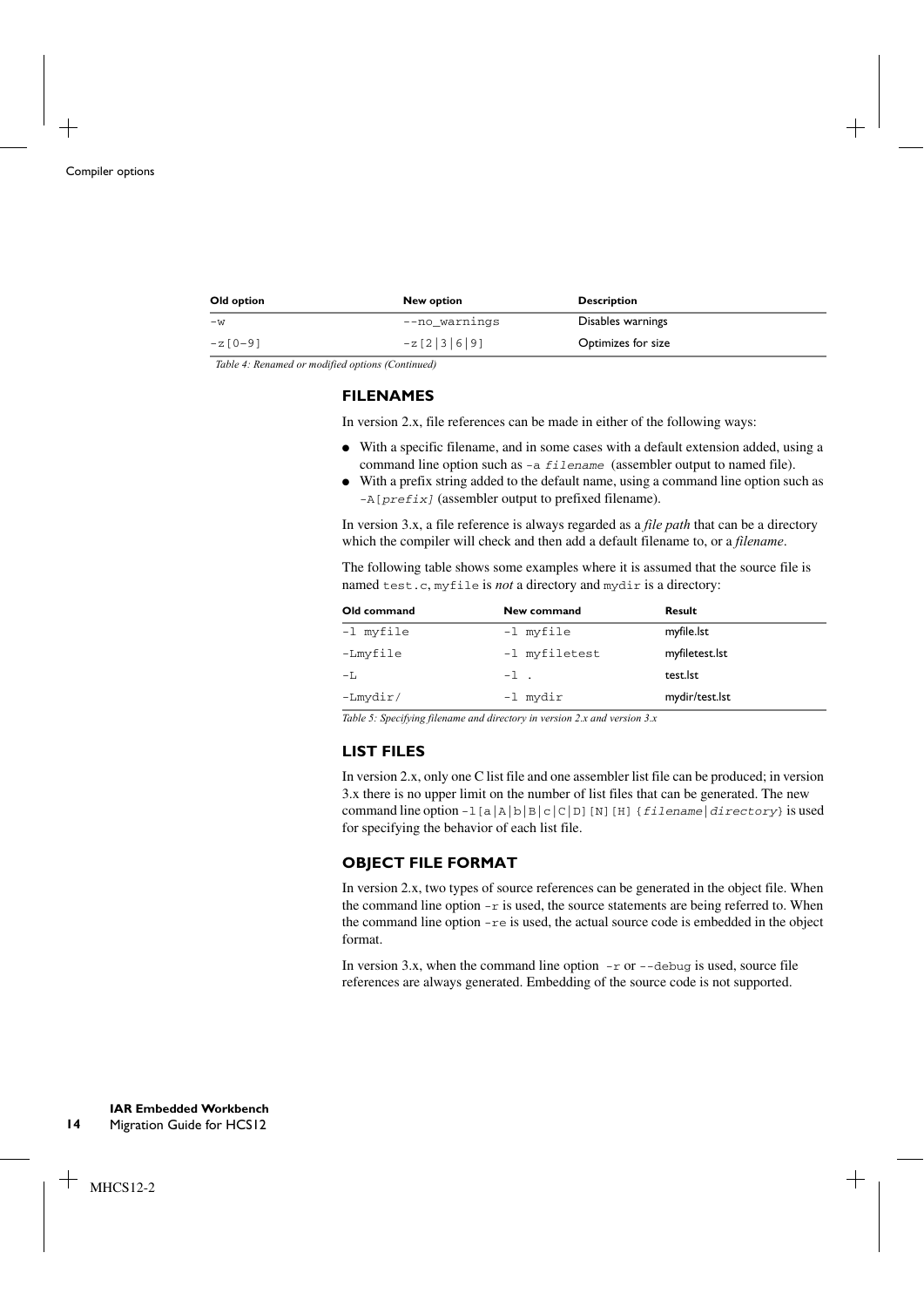### <span id="page-20-3"></span><span id="page-20-0"></span>**Extended keywords**

The set of extended keywords has changed in version 3.x. Some keywords have been added, some keywords have been removed, and for some keywords the syntax has changed. In addition, memory attributes have a different interpretation if used in combination with typedef.

In version 3.x, all extended keywords start with two underscores, for example \_\_no\_init.

| Old keyword | New keyword |
|-------------|-------------|
| asm         | asm, asm    |
| banked      | banked      |
| non_banked  | non_banked  |
| zpage       | data8       |
| npage       | data16      |
| interrupt   | __interrupt |
| monitor     | monitor     |
| C task      | task        |
| no_init     | no_init     |

The following table lists the old keywords and their new equivalents:

<span id="page-20-2"></span>*Table 6: Old and new extended keywords* 

To simplify the migration, the include file  $m$  igration. h is delivered with version 3.x. This include file maps the old keywords with their new counterparts, if possible. For example: #define zpage \_\_data8

For detailed information about the extended keywords available in version 3.x, see the *IAR C/C++ Compiler Reference Guide for HCS12*.

### <span id="page-20-1"></span>**STORAGE MODIFIERS**

Both version 2.x and version 3.x allow keywords that specify the memory location of an object—memory attributes. Each of these attributes can be used either as a placement attribute for an object, or as a pointer type attribute denoting a pointer that can point to the specified memory.

When the attributes are used directly in the source code, they behave in a similar way in both compiler versions. However, the usage of memory attributes in combination with the keyword typedef is more strict in version 3.x than in version 2.x.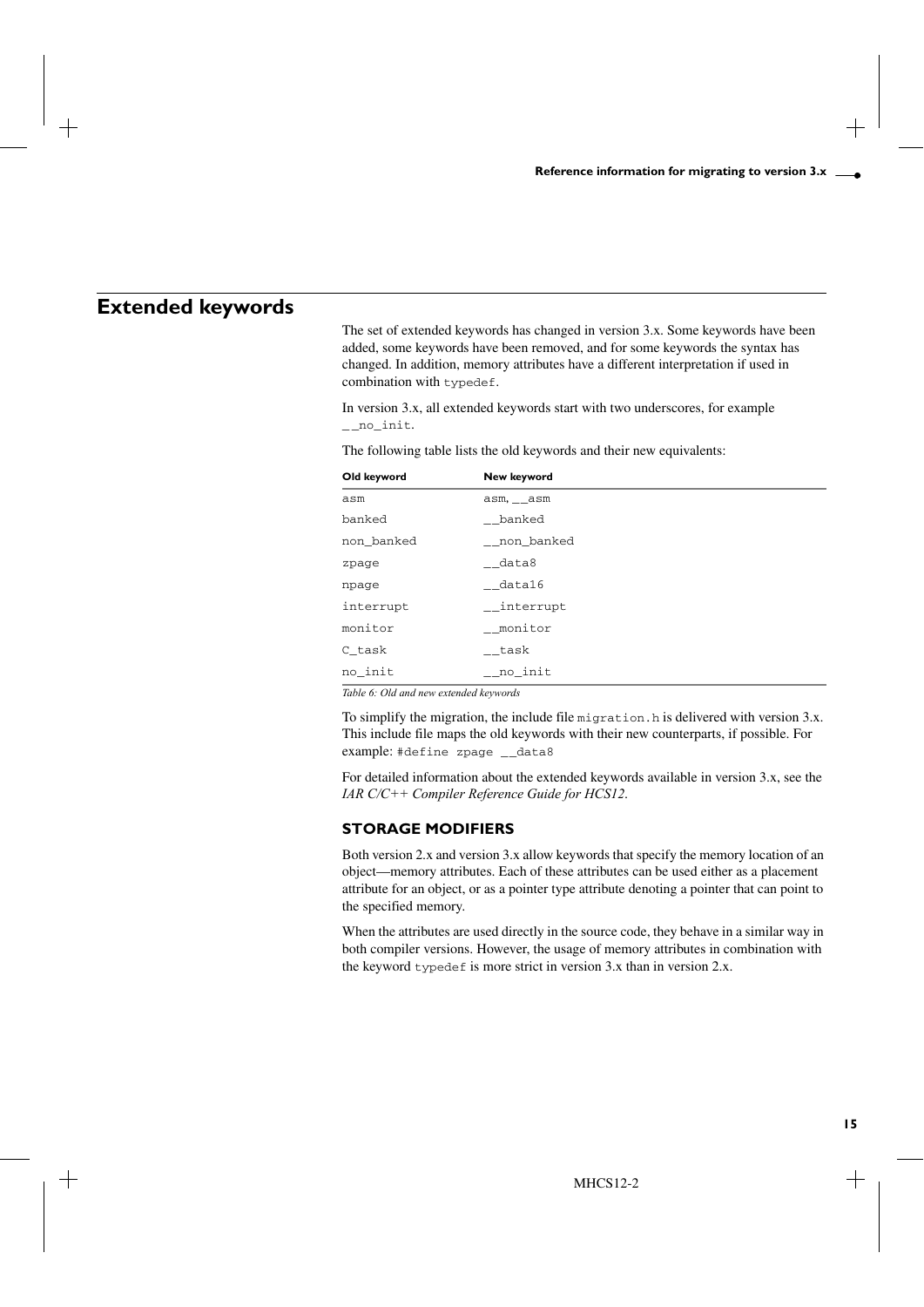Version 2.x behaves unexpectedly in some cases:

```
typedef int zpage MYINT;
MYINT a,b;
MYINT npage c; /* Illegal */
MYINT *_p; \qquad /* p stored in zpage memory, points to default
                     memory type */
```
The first variable declaration works as expected, that is a and b are located in zpage memory. However, the declaration of  $\sigma$  is illegal.

In the last declaration, the zpage keyword of the type definition affects the location of the pointer variable  $p$ , not the pointer type. The pointer type is default.

The corresponding example for version 3.x is:

```
typedef int __data8 MYINT;
MYINT a,b;
MYINT __data16 c; /* c stored in data16 memory; override
                      keyword in type definition */
MYINT *p; \frac{1}{2} /* p stored in default memory (always data16 in
                      version 3.x), points to data8 memory */
```
The declaration of c and p differ. The  $\_\$ data16 keyword in the declaration of c will always compile. It overrides the keyword used in the the typedef statement. In the last declaration the \_\_data8 keyword in the typedef statement affects the type of the pointer. It is thus a pointer to a data8 int. However, the location of the variable  $p$  is not affected.

### <span id="page-21-1"></span><span id="page-21-0"></span>**INTERRUPT FUNCTIONS AND VECTORS**

The syntax for defining interrupt functions has changed from version 2.x. To simplify the conversion from version 2.x syntax to version 3.x syntax, a Perl script is delivered with version  $3.x$ . The script is located in the hcs12\src\scripts directory.

#### **Syntax in version 2.x**

The syntax when defining interrupt functions using version 2.x:

```
interrupt [vector] void function_name(void);
```
where *vector* is the vector offset in the vector table.

#### **Syntax in version 3.x**

The syntax when defining interrupt functions using version 3.x:

#pragma vector=*vector* \_\_interrupt void *function\_name*(void);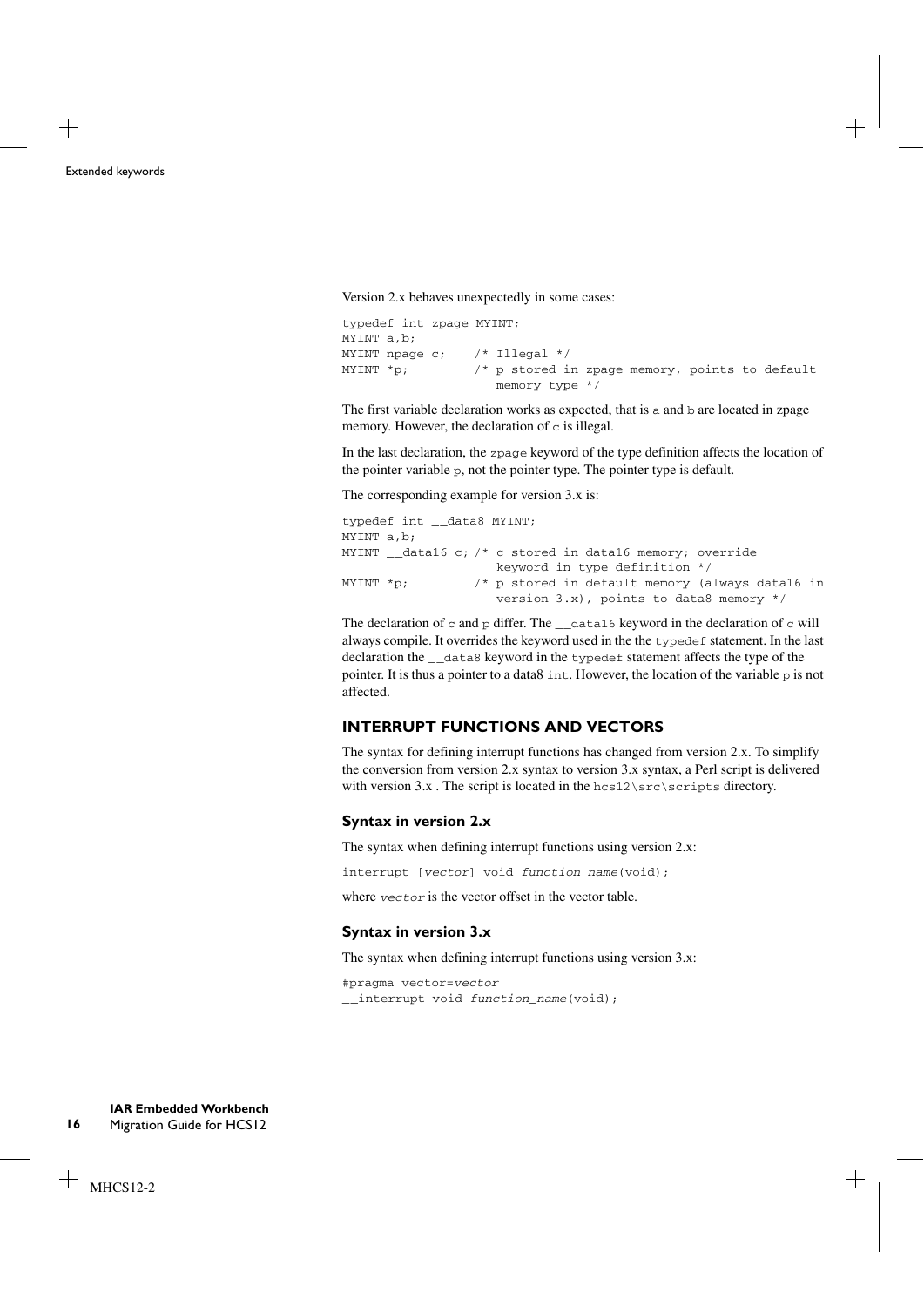where *vector* is an absolute address.

For further details of the new pragma directives, see the *IAR C/C++ Compiler Reference Guide for HCS12*.

## <span id="page-22-2"></span><span id="page-22-0"></span>**Pragma directives**

Version 2.x and version 3.x have different sets of pragma directives for specifying attributes, and they also behave differently:

- In version 2.x, #pragma memory specifies the default location of data objects, and #pragma function specifies the default location of functions. They change the default attribute to use for declared objects until reset back to default behavior or changed to something else; they do not have an effect on pointer types.
- In version 3.x, the #pragma type\_attribute and #pragma object\_attribute directives only change the next declared object or typedef.

See the *IAR C/C++ Compiler Reference Guide for HCS12* for information about the pragma directives available in version 3.x.

The following pragma directives have been removed:

- codeseg
- function
- memory
- warnings

They are recognized and will give a diagnostic message but will not work in version 3.x.

**Note:** Instead of the #pragma codeseg directive, the #pragma location directive or the @ operator can be used for specifying an absolute location.

The following table shows the mapping of pragma directives:

| Old directive            | New pragma directive                                          |
|--------------------------|---------------------------------------------------------------|
|                          | #pragma function=interrupt #pragma type_attribute=__interrupt |
| #pragma function=monitor | #pragma object_attribute=__monitor                            |
| #pragma memory=constseg  | #pragma constseg,#pragma location                             |
| #pragma memory=dataseg   | #pragma dataseg,#pragma location                              |
| #message                 | #pragma message                                               |

<span id="page-22-1"></span>*Table 7: Old and new pragma directives*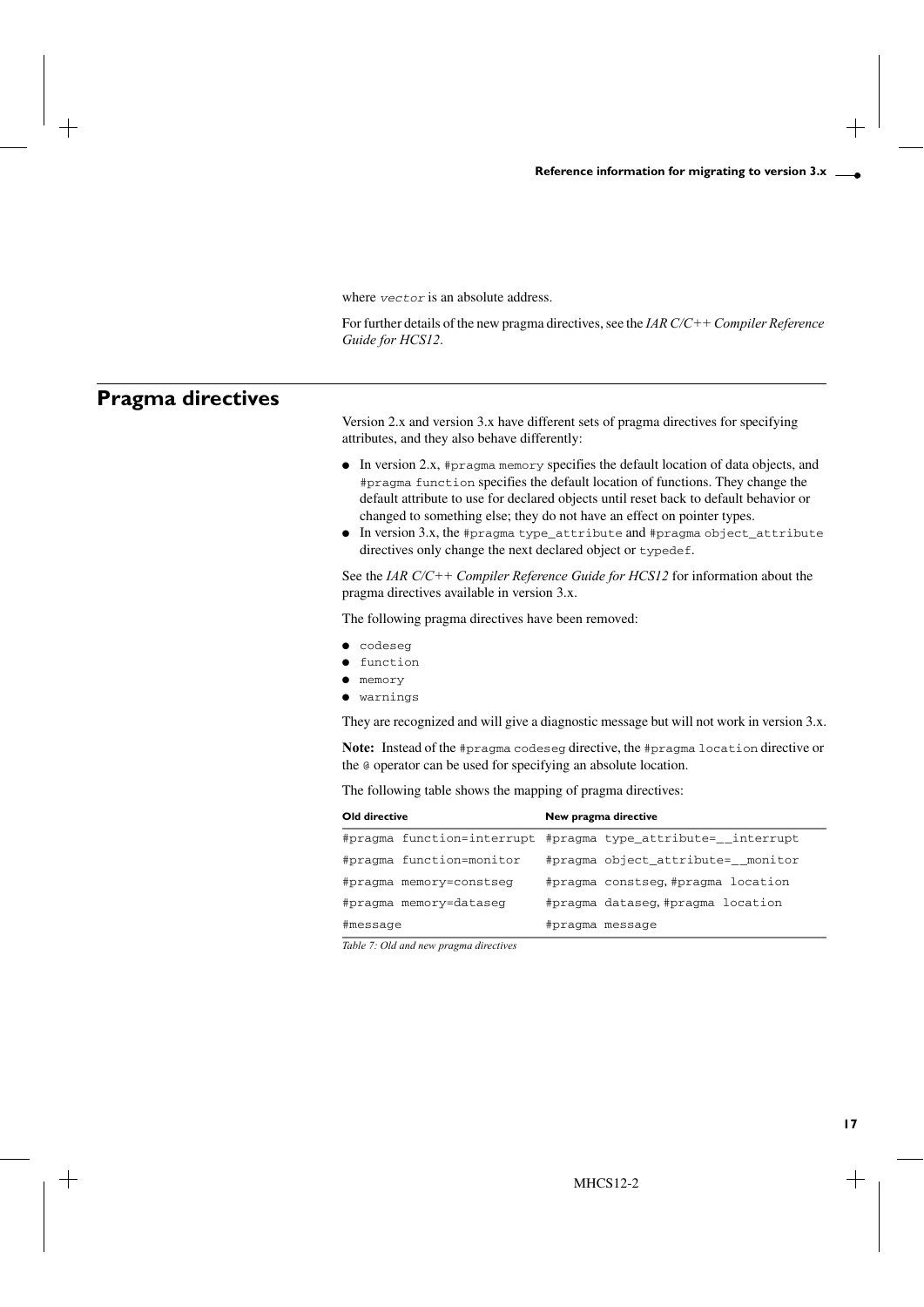It is important to note that the new directives #pragma type\_attribute, #pragma object\_attribute, and #pragma vector affect only the *first* of the declarations that follow after the directive. In the following example,  $x$  is affected, but z and  $y$  are not affected by the directive:

#pragma object\_attribute=\_\_no\_init int x,z; int y;

### **Specific segment placement**

In version 2.x, the #pragma memory directive supports a syntax that enables subsequent data objects that match certain criteria to end up in a specified segment. Each object found after the invocation of a segment placement directive will be placed in the segment, provided that it does not have a memory attribute placement, and that it has the correct constant attribute. For constseg, it must be a constant, while for dataseg, it cannot be declared const.

In version 3.x, the directive  $\#$ pragma location and the  $\theta$  operator are available for this purpose.

## <span id="page-23-2"></span><span id="page-23-0"></span>**Intrinsic functions**

Version 3.x has a new naming convention for intrinsic functions, as well as a large number of additional functions.

The old intrinsic functions  $_{\text{args}}$  and  $_{\text{args}}$  available in version 2.x are removed and cannot be used in version 3.x. However, except for these two functions, all intrinsic functions available in version 2.x can be used also in version 3.x.

In version 2.x, intrinsic functions are defined in the file in6812.h. To use intrinsic functions in version 3.x, include the file intrinsics.h. To simplify the migration, the file migration.h is delivered with version 3.x. Whenever possible, this include file maps old and new intrinsic functions.

The following table lists the old intrinsic functions and their new equivalents:

| <b>Old intrinsic function</b> | <b>New intrinsic function</b> |
|-------------------------------|-------------------------------|
| _args\$                       | --                            |
| _argt\$                       | $- -$                         |
| asm                           | asm, asm                      |
| disable_interrupt             | disable interrupt             |
| enable interrupt              | enable interrupt              |

<span id="page-23-1"></span>*Table 8: Old and new intrinsic functions*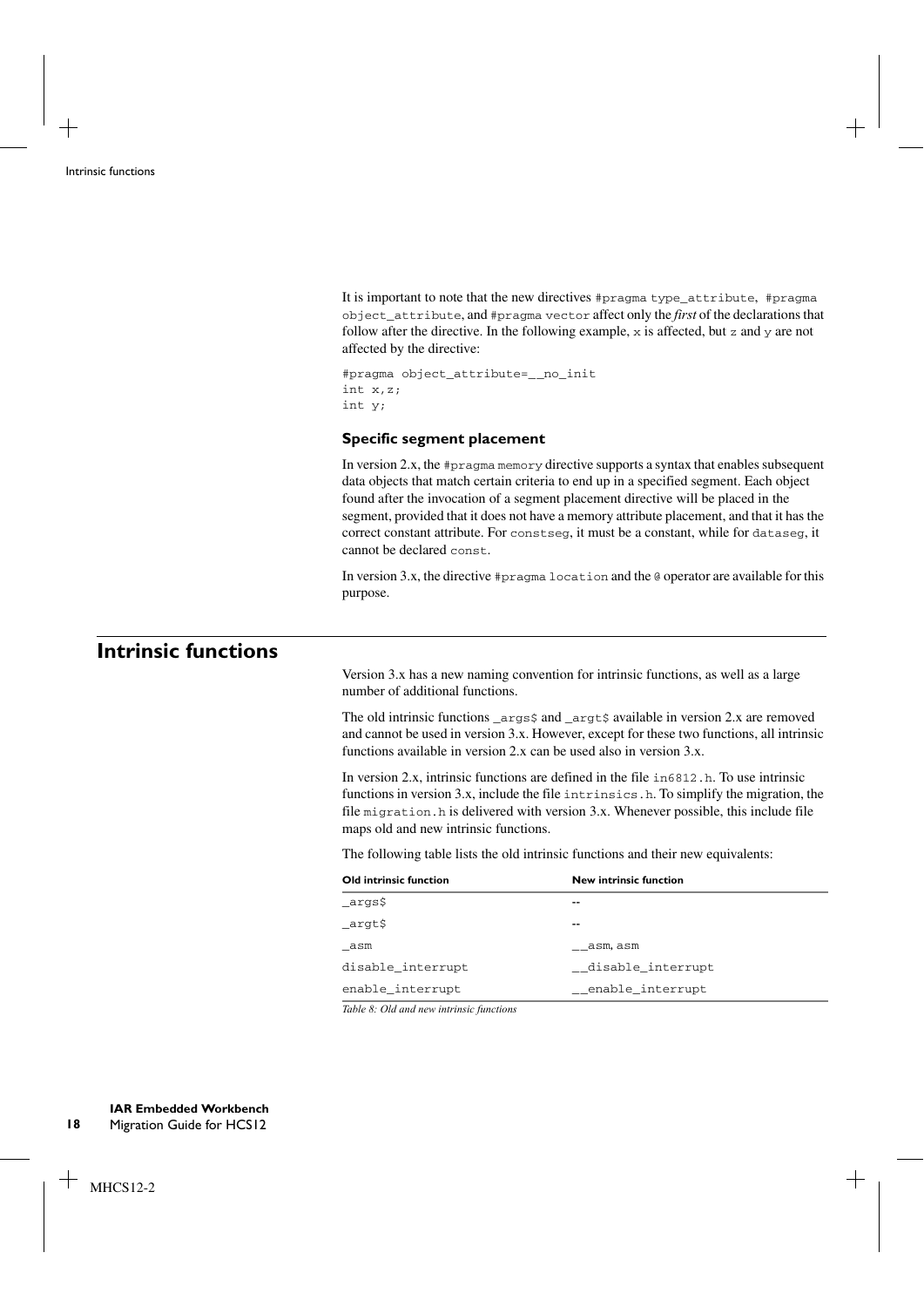| <b>Old intrinsic function</b> | <b>New intrinsic function</b> |  |
|-------------------------------|-------------------------------|--|
| None                          | __get_interrupt_state         |  |
| None                          | __set_interrupt_state         |  |
| wait_for_interrupt            | __wait_for_interrupt          |  |
| software_interrupt            | __software_interrupt          |  |
| None                          | __set_ccr_register            |  |
| None                          | __get_ccr_register            |  |
| address 24 of                 | address 24 of                 |  |
| min8                          | min8                          |  |
| max8                          | max8                          |  |
| min16                         | min16                         |  |
| max16                         | max16                         |  |
| stop_CPU                      | __stop_CPU                    |  |
| $_{\rm -}$ opc                | $\_\$ {op\_code}              |  |

*Table 8: Old and new intrinsic functions (Continued)* 

See the *IAR C/C++ Compiler Reference Guide for HCS12* for further information about the intrinsic functions available in version 3.x.

### <span id="page-24-2"></span><span id="page-24-0"></span>**Segments**

The segment naming convention has changed since version 2.x. Some of the old segments have been removed, and new ones have been introduced.

For details of the new segments, their names and how they are used, see the *IAR C/C++ Compiler Reference Guide for HCS12*.

This table lists the old segment names, their counterparts in version 3.x, and additional segments:

| Old segment  | New segment       |
|--------------|-------------------|
| <b>CCSTR</b> |                   |
| CDATA0       | DATA8_ID          |
| CDATA1       | DATA16 ID         |
| CODE         | CODE, BANKED CODE |
| CONST        | DATA16 C          |
| CSTACK       | CSTACK            |

<span id="page-24-1"></span>*Table 9: Old and new segments*